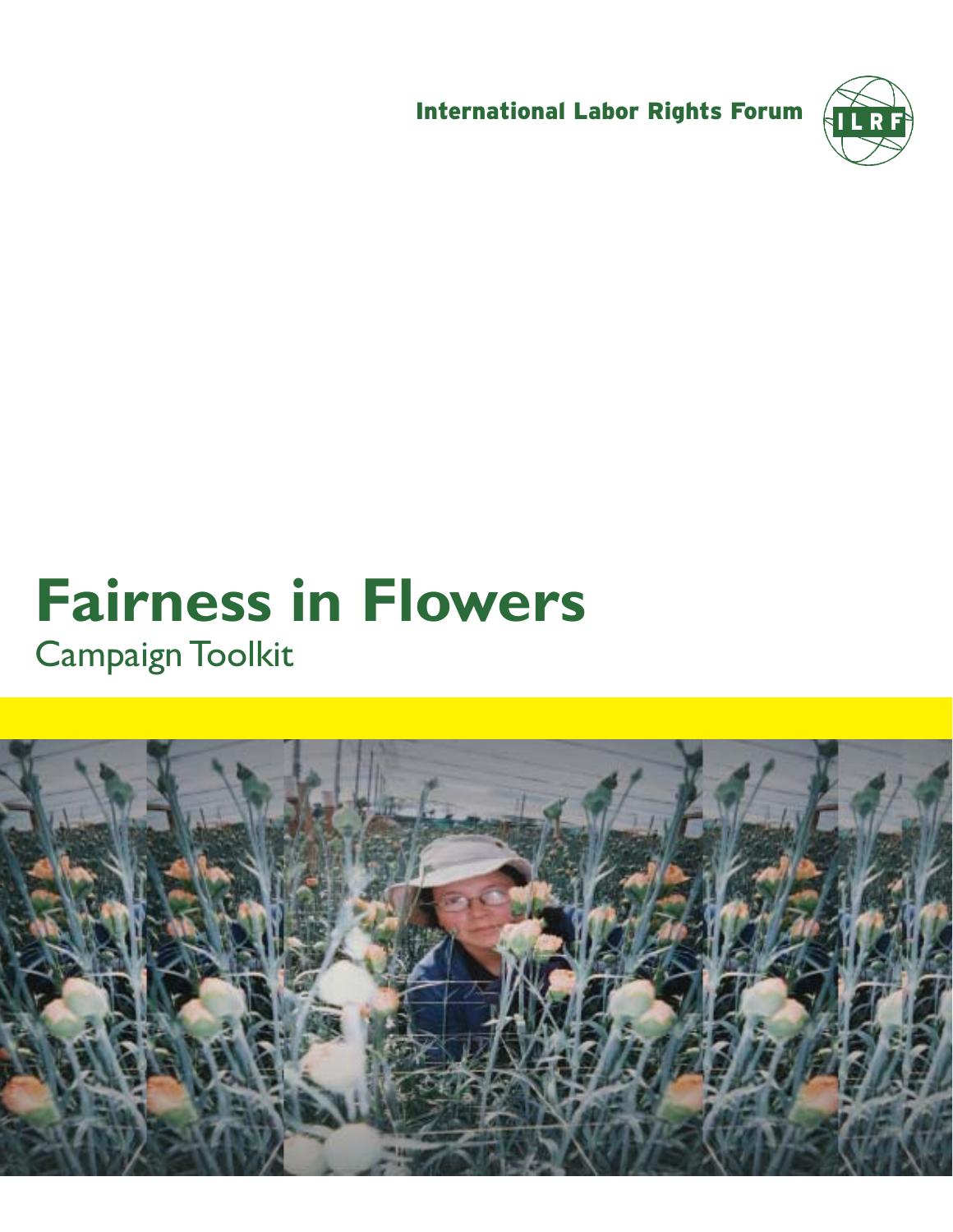# table of contents

- **2 Introduction**
- **3 Frequently Used Terms**
- **4 Flower Facts**
- **5 A Day in the Life of a Flower Worker**
- **7 Peak Seasons**
- **9 Toxic Flowers: Flower Worker Health in Jeopardy**
- **10 Women Flower Workers: Victims of Violence**
- **11 Flowers vs. the Environment: Why these Plants are not so Green**
- **13 Together, Workers Assert Their Labor Rights**
- **15 Untangling the Supply Chain: Following a Flower from Farm to Home**
- **17 Timeline of the Global Floral Industry**
- **19 Look for the Labels: A Guide to Buying Sustainable Flowers**
- **20 Take Action: How You Can Help Support Flower Workers**

#### **Resources to Further the Cause**

- a. Sample Letter to Dole b. 21
- b. Student Action Sheet p. 22
- c. Lesson Plan for Grades 1-5 p. 24
- d. Fairness in Flowers Word Find p. 27

#### **28 Endnotes & Credits**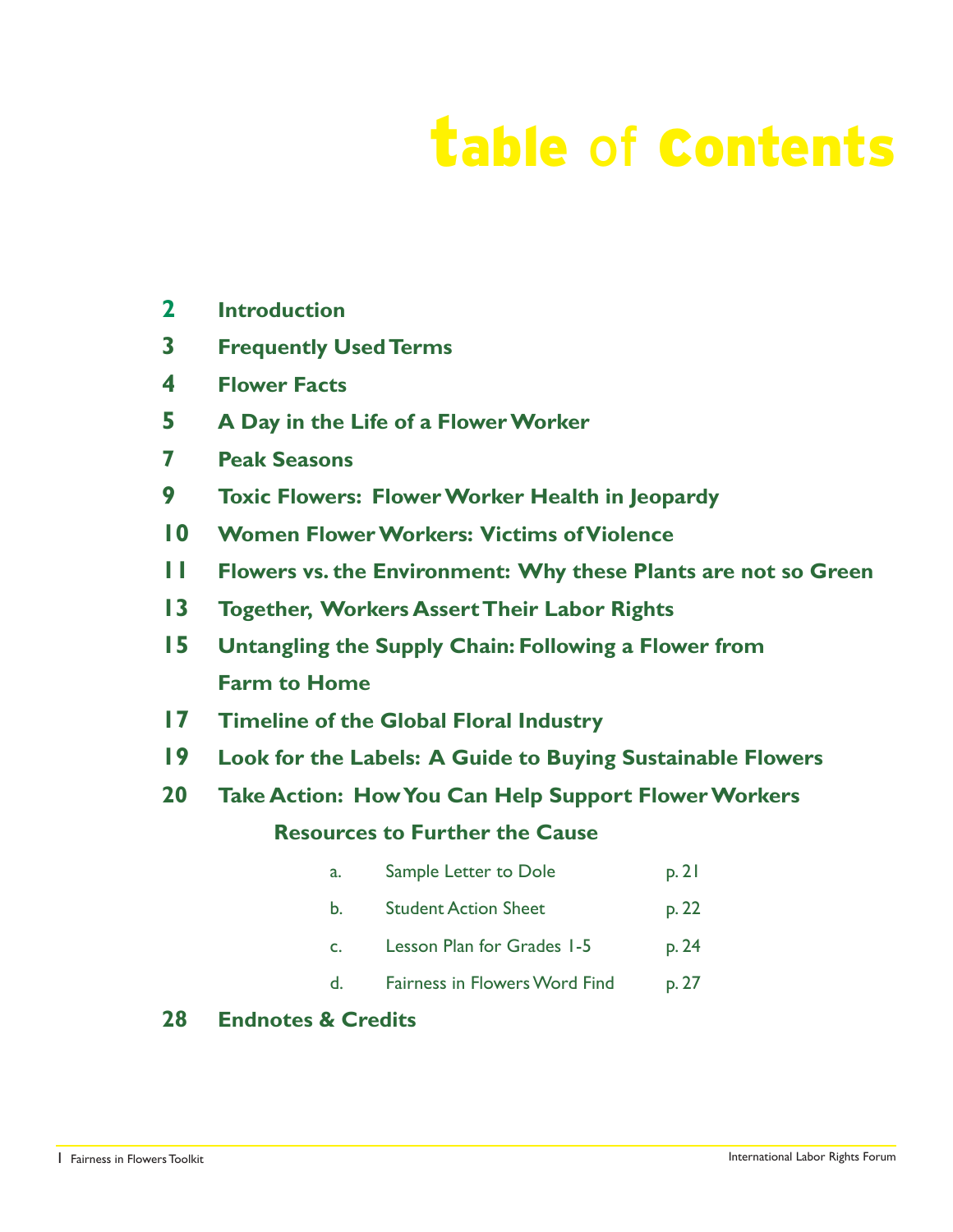## **introduction introduction**

**Flowers.** We give them to our loved ones as acts of appreciation, compassion, and  $\mathbf{F}$  **CWEFS**. kindness. A flower has the power to brighten a person's day and fill a person kindness. A flower has the power to brighten a person's day and fill a person with joy. We run to the grocery store last minute to pick up a perfect bouquet for our mother, our friend, or our spouse. We receive a lovely assortment, and don't stop to think "How did I get roses in the middle of winter?" The last thing we would ever ask ourselves is, "Who grew these beautiful flowers?"

Unlike other products that Americans consume, flowers generally don't have an obvious tag or label that lets us know where the flowers were grown or by what company. It is even more difficult for us to know if the flowers we are buying were harvested sustainably, with acceptable labor conditions, or organically.

The truth is most of the flowers that Americans buy are imported from Colombia or Ecuador, where fundamental labor rights of flower workers are consistently violated by growing companies. Flower production can also be found in the Netherlands, Israel, Kenya, Tanzania, Ethiopia, Mexico, Central America, Zimbabwe, Zambia, and more recently in Japan, China and India. This is an industry that is competing in a race to the bottom in terms of labor conditions. Workers are routinely forced to work overtime without additional pay, are exposed to toxic chemicals without proper training and equipment, and are deprived the right to collectively bargain for decent wages and safer conditions. Women, who make up the majority of flower workers, face sexual harassment and violence at astonishing rates. In some countries, children are found working in flower cultivation. The practices of many farms, such as the disposal of toxic wastes into nearby rivers and lakes, place the workers and surrounding communities in serious danger.

#### **The International Labor Rights Forum and the Fairness in Flowers Campaign**

The International Labor Rights Forum began its "Fairness in Flowers" campaign in 2003, forging collaborative relationships with unions and NGOs in Colombia and Ecuador, and bringing the concerns mentioned above into the public eye in the US. They have conducted research on the ground, pressured companies such as Dole to respect the rights of their employees, and testified before Congress, the UN, and the State Department. ILRF has organized speaking tours across the U.S., enabling American consumers to hear the firsthand experiences of South American flower workers. ILRF has also formed alliances with other organizations to help flower workers assert their labor rights. ILRF continues to be committed to bringing justice to the flower workers.

This information has been prepared by the International Labor Rights Forum to continue to educate on the alarming issues that flower workers face and to provide the tools for change.



Look for the pink rose throughout this reference for fun and nteresting ways to learn and share about the flower industry.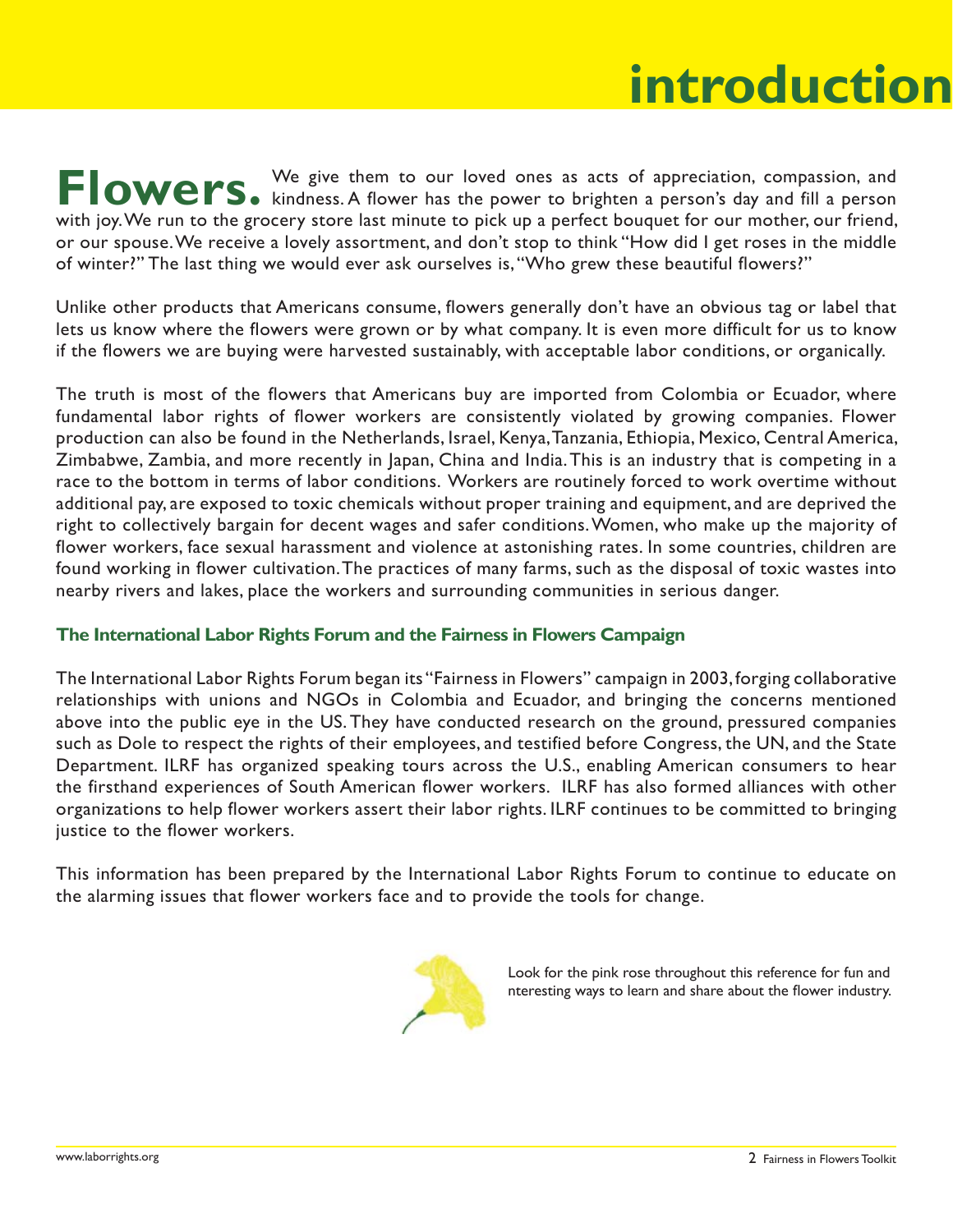## **frequently used terms**

**Workers' Rights:**Workers' rights or labor rights are established through International Labor Organization (ILO) Conventions and national laws. The most fundamental ones include the right to organize, the right to collective bargaining, the right to claim unfair dismissal, and the right to non-discrimination. There may be other rights, like the right to maternity leave, that are conditional on the employee having sufficient length of service to exercise them.

Floriculture: Floriculture is commonly defined as the cultivation and management of ornamental and especially flowering plants. It is frequently used interchangeably with "flower industry."

**Flower Industry:** The web of commercial entities involved in the growing, the distributing, the transporting and the buying and selling of flowers. Each link in the fresh cut flower supply chain including the growers, the transporters, wholesalers, and retailers make up the floral industry.

**Supply Chain:** This term refers to the system of organizations, people, activities, information and resources involved in moving a product, in this case cut flowers, from supplier to customer. Supply chain activities transform raw materials and components into a finished product that is delivered to the end customer.

**Trade Union:** A trade union or labor union is an organization that represents workers. The trade union leaders negotiate with the employer on behalf of union members; these negotiations result in a collective labor contract. Trade unions can negotiate wages, work rules, complaint procedures, rules governing hiring, firing and promotion of workers, benefits, workplace safety rules and other policies. firing and promotion of workers, benefits, workplace safety and policies.

**Collective Bargaining:** This refers to the negotiation over wages and working conditions between trade unions and employers (when trade unions are permitted to operate openly).

Child Labor: Child labor is commonly defined as work done by children under the age of 18 (in some countries it is under the age of 16 or 17), which is considered to be damaging to their physical, emotional, intellectual, social and spiritual growth and denies them their rights to develop fully, to play or to go to school.

**Sexual Violence:** This is any act in which the person in power uses physical force, coercion, or psychological intimidation to force another person to participate in a sexual act against their will, or to participate in sexual interactions that lead to their victimization.



A female worker at Elite Flowers.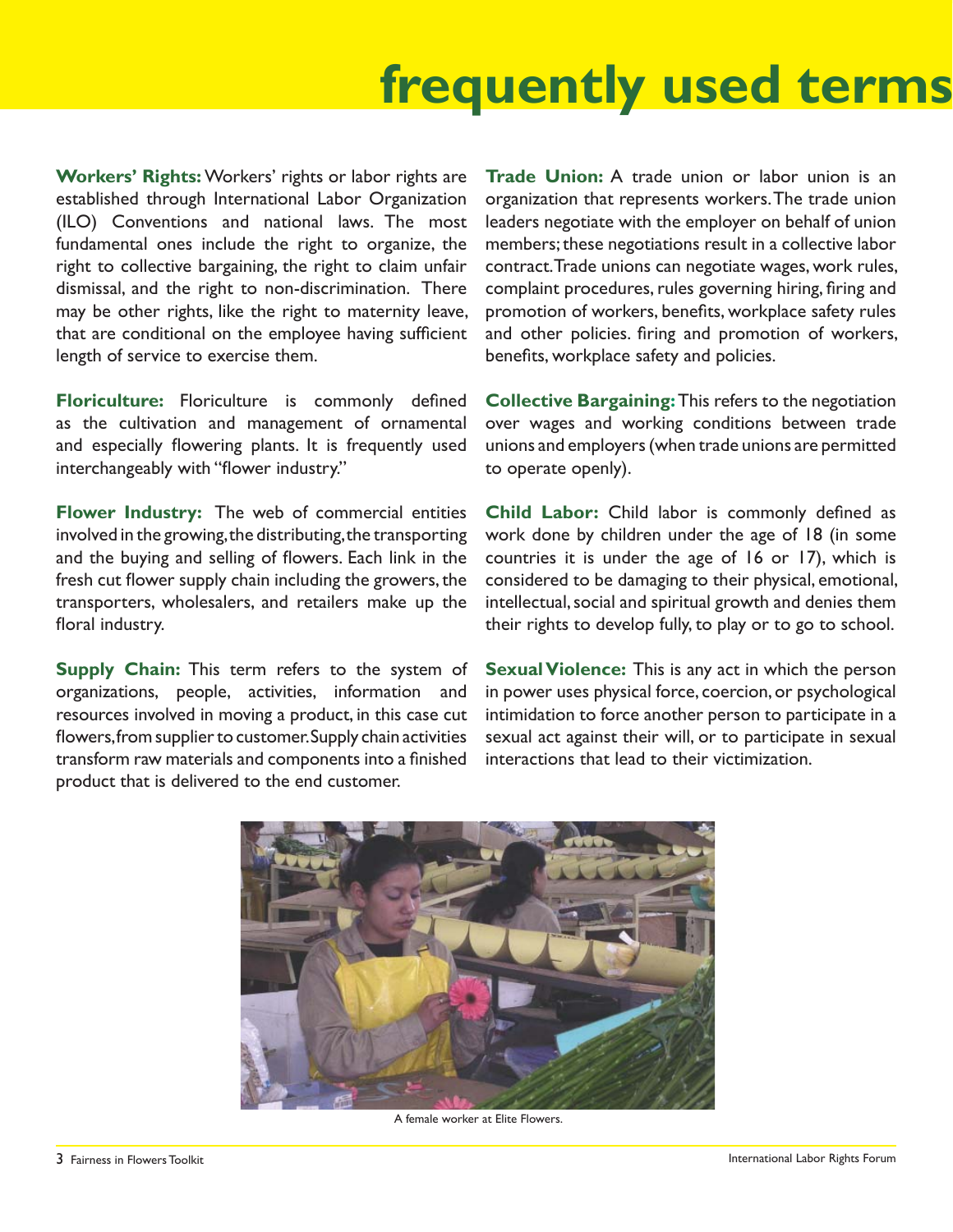## **r** fac **s and the set of the set of the set of the set of the set of the set of the set of the set of the set of the set of the set of the set of the set of the set of the set of the set of the set of the set of the set of the se**

U.S. consumers spend over \$18 billion annually on fresh cut flowers.<sup>i</sup>



The United States imports almost 80% of its flowers.<sup>ii</sup>

Colombia is the largest exporter to the U.S. followed by Ecuador, both of which export over 70% of their flowers to the United States.<sup>iii</sup>

Over 60% of the flowers imported by the U.S. come from Colombia.<sup>iv</sup>

There are 75,000 flower workers in Ecuador and over 100,000 in Colombia, working to grow, harvest, and package flowers. Additional people indirectly depend on the flower industry for their employment, including those who transport flowers or produce the inputs. v



About 60% of Colombian and Ecuadorian flower workers are women.<sup>vi</sup>

Sexual harassment of female workers proceeds unchecked as 55% of Ecuadorian flower workers have been the victims of some form of sexual harassment. The aggressors are almost never punished by the company or the courts.

Due to heavy use of pesticides and fungicides, nearly two-thirds of Colombian flower workers suffer from one or more floriculture-related health problems including headaches, nausea, impaired vision, conjunctivitis, rashes, asthma, congenital malformations and respiratory and neurological problems.<sup>vii</sup>

Most flower workers are paid poverty level wages. In Colombia, workers earn an average of \$7 a day, a fraction of what US consumers pay for one bouqet of flowers.

Women are often forced to take pregnancy tests as a condition of hire, and if found to be pregnant, are not hired. Women who are found to be pregnant after starting to work at a flower farm are often fired.<sup>viii</sup>

- According to a 2000 study by The International Labor Organization (ILO) estimated that 20% of the 60,000 Ecuadorian flower workers were children or young adults.<sup>ix</sup>
- Many workers are employed through "labor cooperatives" or subcontractors. These workers are paid less and are denied most basic rights including the right to join a

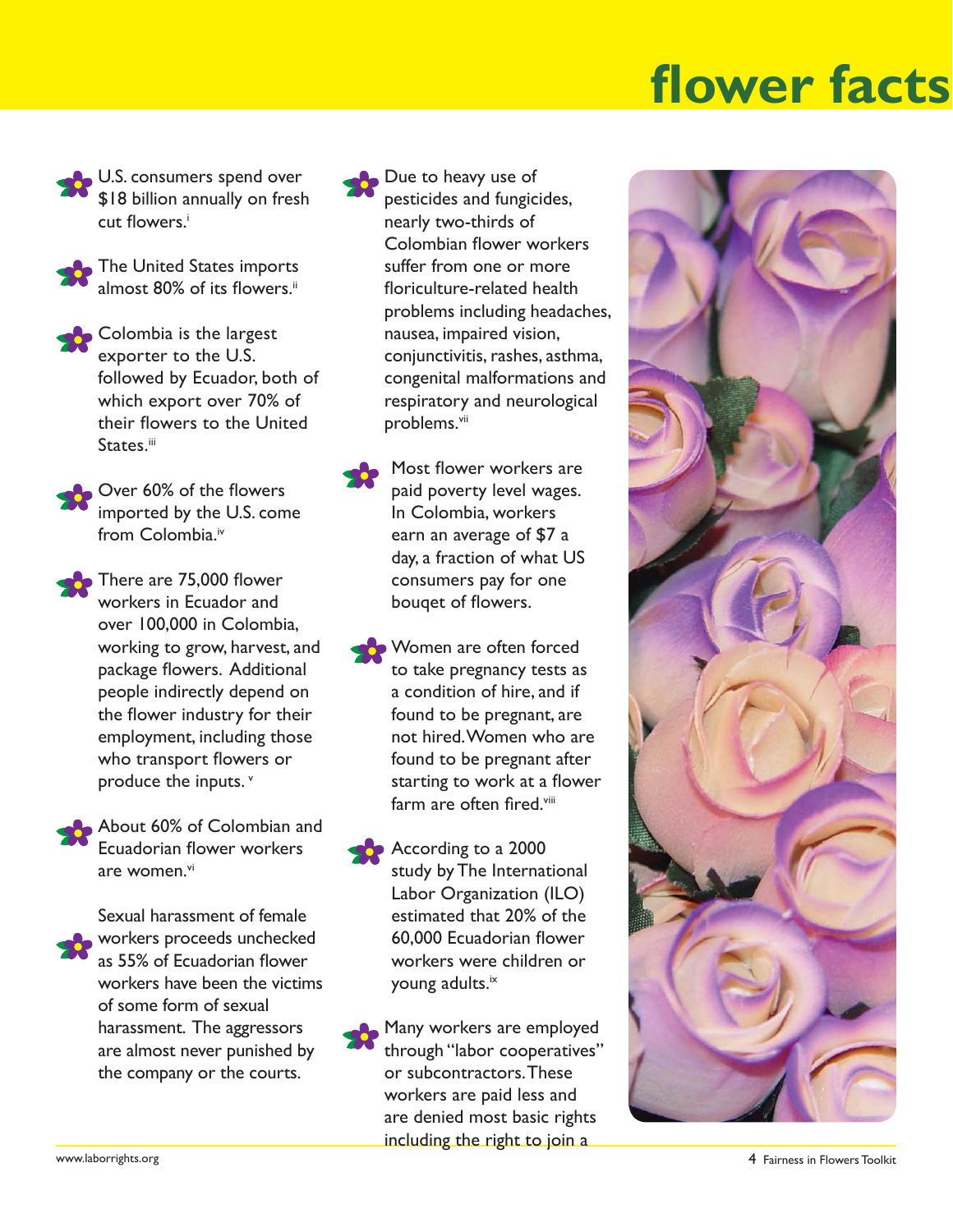# **a day in the life**

## **A DAY IN THE LIFE OF A FLOWER WORKER**

...I had been working at this plantation for four years when my hands started to fall asleep. I would work *from 6 a.m. until 5 or 6 p.m., using clippers all day long. The pain went all the way up to my shoulder. They gave me an exam to see if the carpal tunnel syndrome was due to a thyroid problem, arthritis, or glycemia, and since those tests came back fine, they knew it was because of the work.* 

I have had surgery on my right hand three times. I feel like I am going to lose this finger. It is really hard to *bend it or move it. I get to work at 6 a.m., and by 8:30 a.m. my hands hurt so much I can't stand it. I only work taking the smaller buds off the stems; this is an easier job than cutting but I am still sick. They didn't give me enough time to recover from the surgery before sending me back to work. After the last surgery, they gave me 1 month and 20 days of rest. But the specialists say that it takes at least 6 months for the nerves to recover. On the outside, the skin looks healed, but inside the nerves have a hard time healing. I haven't recovered, and every day my hand hurts more...*"

-Rosa Delgado, Colombian Flower Worker\*



Flower workers at a plantation in Cayambe, Ecuador.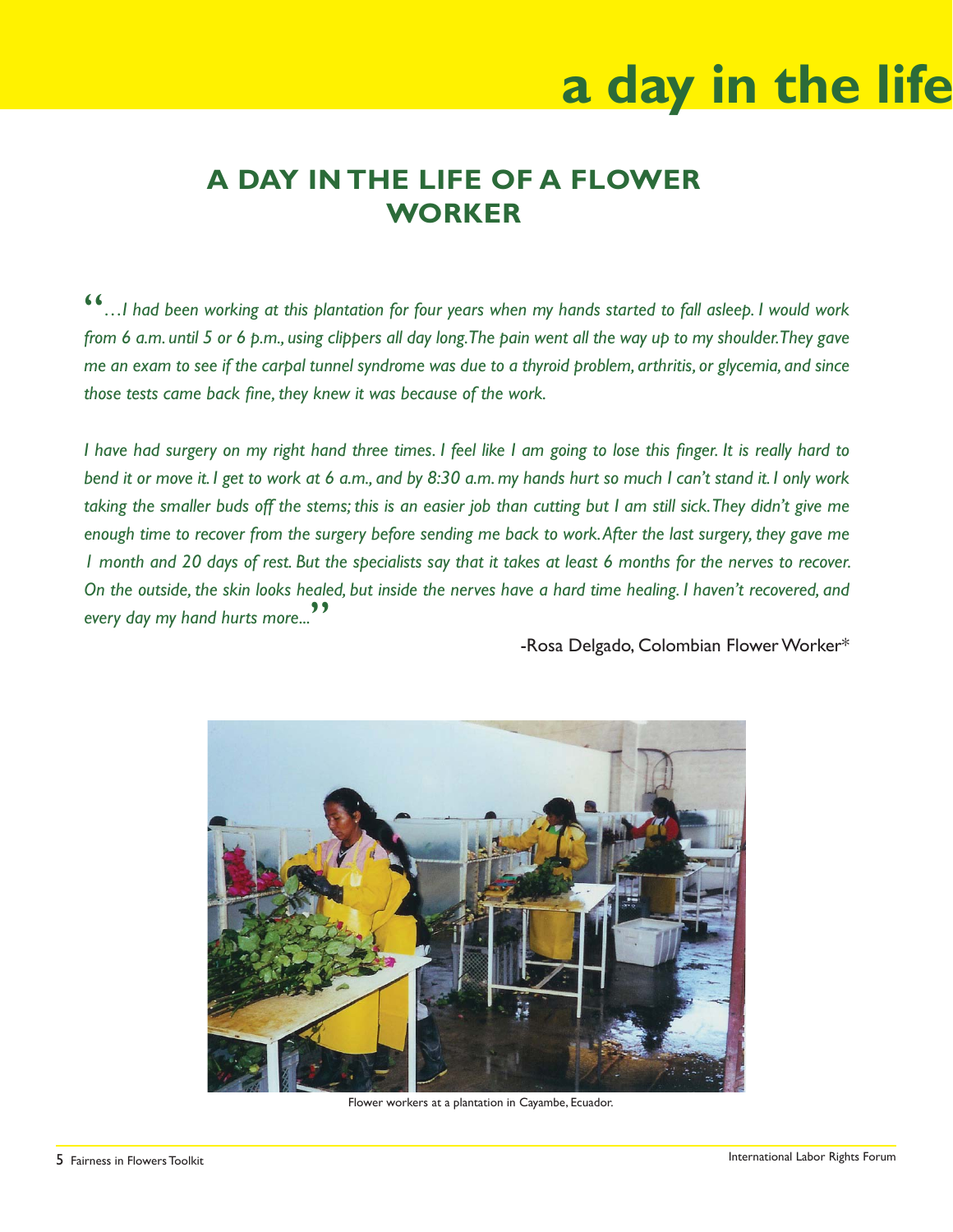## **a day in the life a day in the life**

In low season, workers at the plantation regularly work about 50 hours per week. The high season workweek is often 70-80 hours. The number of hours worked daily depends on the worker's department, but typically during the low season, flower workers work from 6:15 a.m. until 3:00 p.m. Monday through Friday, and 6:15 a.m. to 1:00 p.m. on Saturdays. They are allowed 30 minutes for lunch and at least one 15-minute break.

During a regular week, a male flower worker wakes up at around 5:00 am to get on the bus. He arrives at the plantation, puts on his work clothes, and must be in position when the bell rings at 6:15 a.m. He most likely is assigned to work in the greenhouse, composting, fumigation, or building new greenhouses. .

#### "*…In the high season they double our workload. We get*  to work but we don't know when we get to leave...<sup>99</sup> -Luís Espinosa

On a typical day, a woman flower worker wakes up as early as 3:00 a.m. in order to finish her housework, feed the children and prepare them for school. She could either go to work in the classification and packing room,, in which flowers are sorted by quality, stem length, and color, or she may do weeding and harvesting in the greenhouses.

As if the lengthy hours of work were not enough, while at work flower workers are at risk for life-threatening illnesses or accidents. Workers are frequently exposed to dangerous chemicals, women are victims of various forms of sexual harassment, heavy workloads result in repetitive stress injuries, and women report ruptured varicose veins from standing for long hours and kidney problems from restricted bathroom use.

During the high season, workers report working 14 or 15-hour days. They begin work at 6:15 a.m. and often stay until 10:00 or 11:00 p.m. At the end of the day, the workers return home in buses, and then start all over again the next day.

"*…One day the supervisor called a meeting to propose that we work on Sundays instead of Saturdays. I told my coworkers not to sign that document, because that would change the way Sundays were counted in our severance pay and bonuses. So the supervisor told me: 'by order of the company-and I am the company-you will just wash the bathrooms and changing rooms and then go stand in*  front of the office there without speaking to anyone.' My *coworkers cried to see me like that, and I entered into a deep depression. One day the owner of the company came and saw me standing there, and he didn't say anything. I was there for 5 days.* 

*Then I filed a human rights complaint with the Personería Municipal. The complaint was sent to Asocolflores and the Ministry of Social Protection. I told the manager that I had*  filed a complaint against the company, and he offered me *money to stop the case. I told him that I hadn't done it for*  money, but to recover my dignity<sup>x</sup>...<sup>99</sup>



Use the "Lesson Plan" in the "Resources to Further the Cause" section as a guide to educate students grades 1 through 5 on the working conditions and the use of pesticides in the cut flower industry. Learning about this important issue can increase their vocabulary with words such as "toxicity," as well as expose them to and make them think critically about this global issue.

\* *The names of the fl ower workers have been changed to protect their identities.*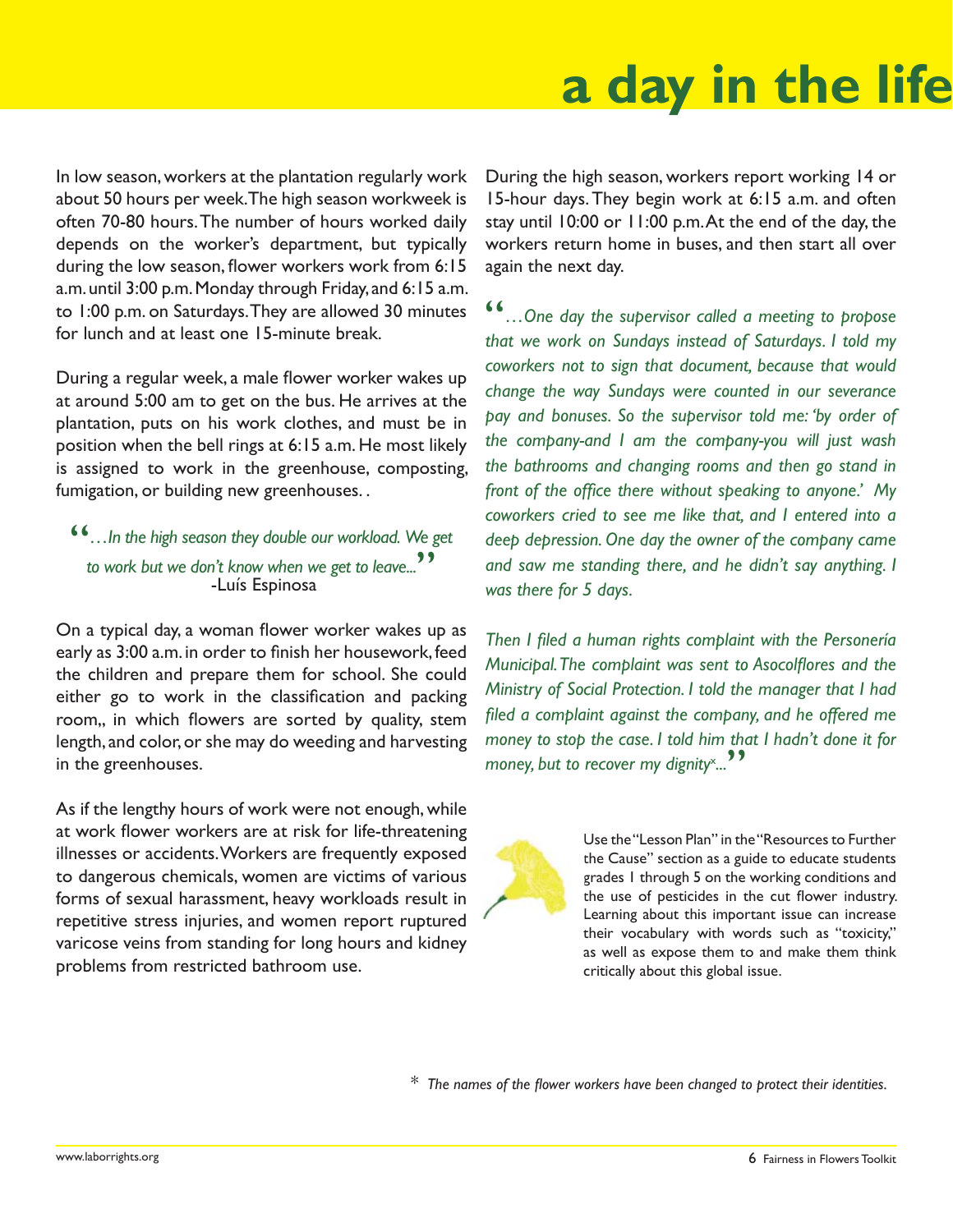## **peak seasons**

## **PEAK SEASONS: VALENTINE'S DAY AND MOTHER'S DAY IN THE GREENHOUSE**

Before you hand that bouquet to your loved one, consider the flower workers.

- During holidays such as Valentines Day, Mother's Day and Christmas the flower industry sees a peak in sales. An estimated 214 million roses were produced for Valentine's Day in 2007. $\times$
- According to the Society of American Florists, customers purchase more fresh flowers for Valentine's Day than any other holiday.<sup>xii</sup>
- One third of all flowers exported from Ecuador are exported for Valentines Day.<sup>xiii</sup>
- The high season workweek is often 70-80 hours. xiv
- Workdays can be up to 20 hours long.
- Production quotas range from 250-300 stems per hour for harvesters and 1,250 to 1,500 per hour for those who work in the classification and packing department. $x<sub>v</sub>$
- œ February 14 is not just Valentine's Day any more. Now, it is the International Day of Flower Workers. It is a day dedicated to raising awareness about the dire circumstances of flower workers throughout the world. While sweethearts are giving their tokens of affection, workers in flower producing countries and organizations throughout the world celebrate the occasion by organizing municipal festivals, holding education sessions in schools and daycares where children of workers study, and by providing forums and awareness-raising activities to promote better living conditions for flower workers.<sup>xvi</sup>



Show support for flower workers this Valentine's Day! Get together with a group in your community and make valentines in the shape of a flower or heart with a flower worker fact inside. You can make them for your friends, your local florist or grocery store, or Dole Foods Inc.



Write articles for your local or school newspaper during these holidays. They are perfect opportunities to get peers, members of the community and friends interested.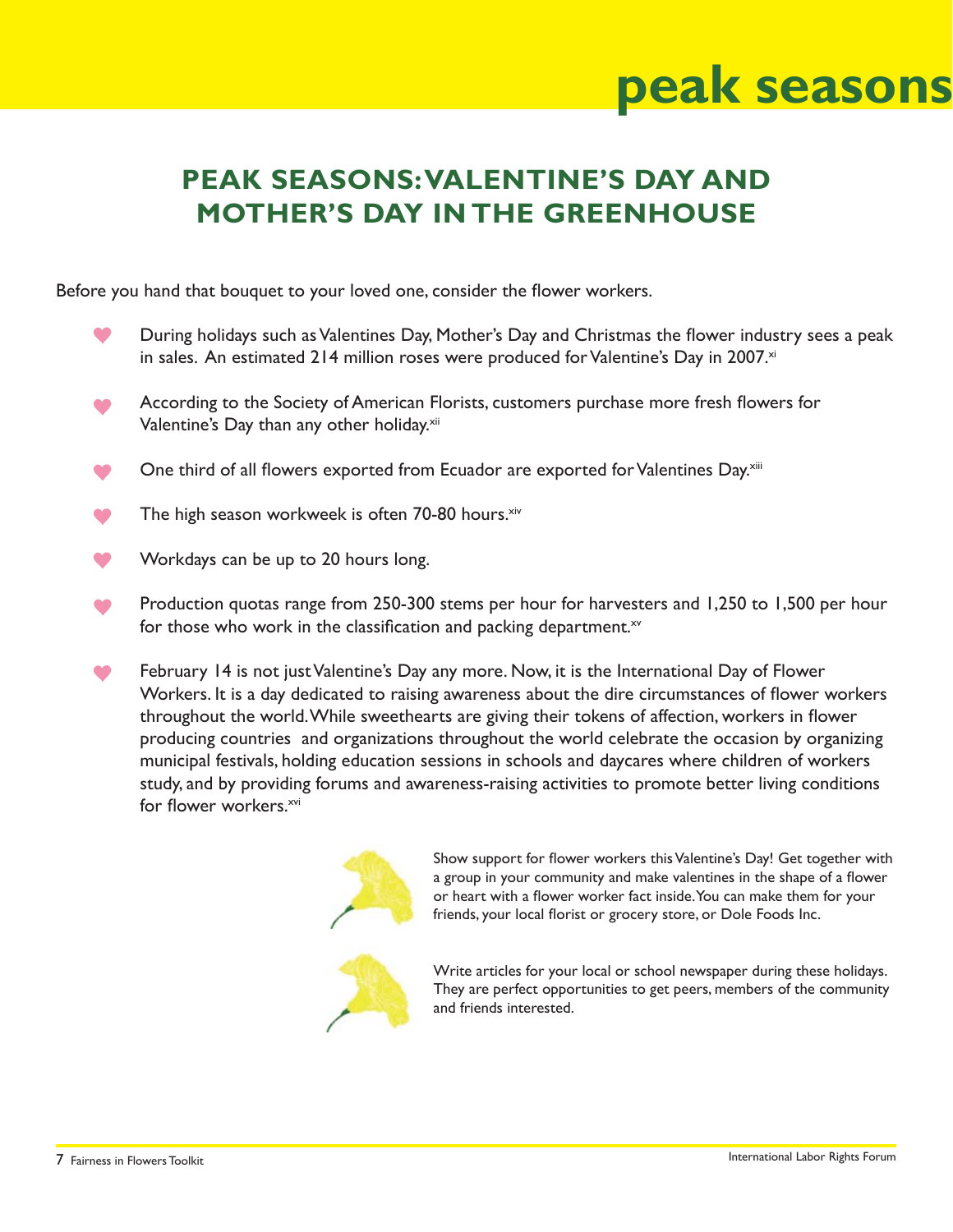

A sign warning of the dangers of the fumigation chemicals at Elite Flowers plantation.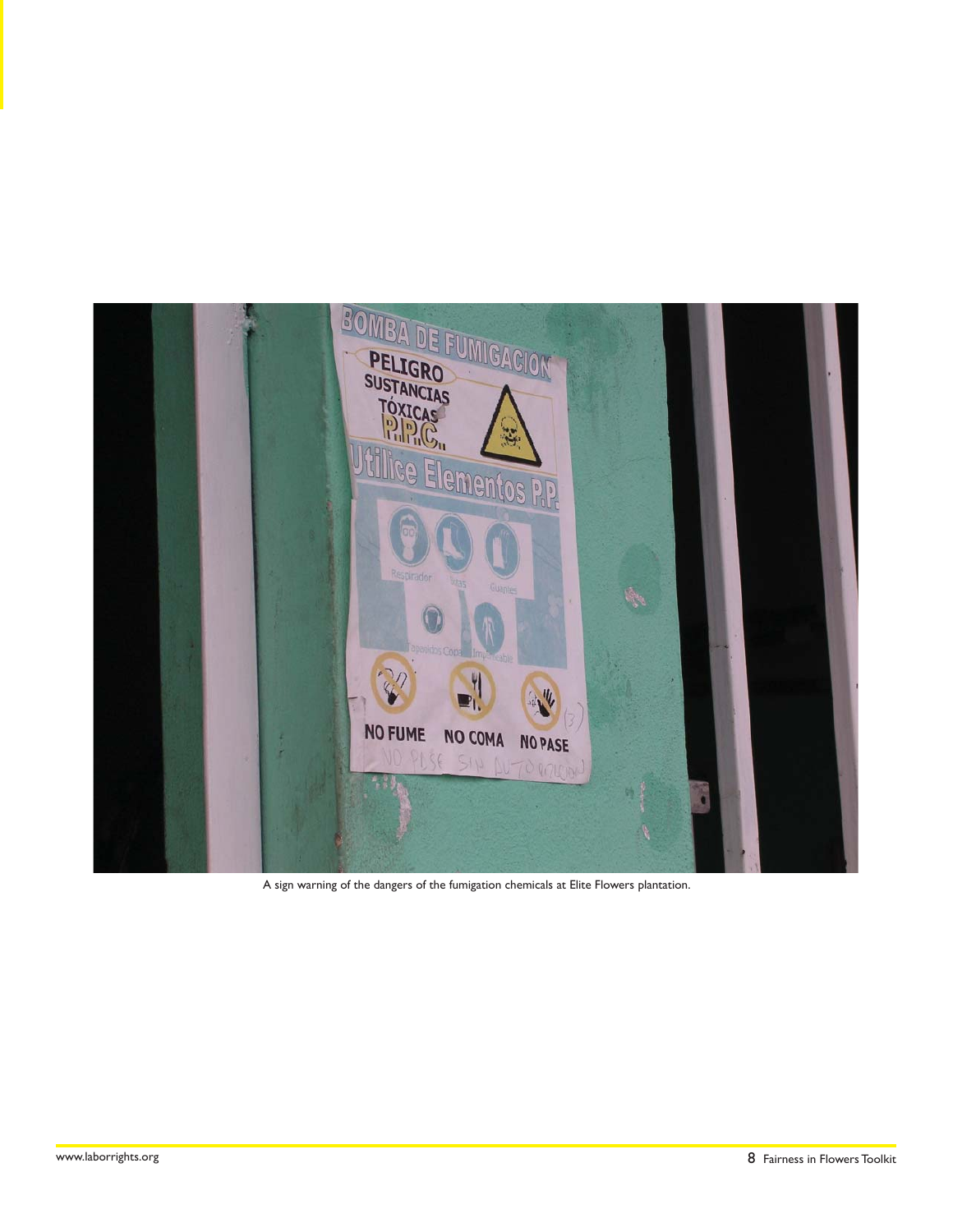# **toxic flowers**

## **Toxic Flowers: Flower Workers' Health in Jeopardy**

**O**ne of the greatest dangers flower workers face is the exposure to harmful pesticides, fungicides and other chemicals used in the cut flower production process. Countries importing flowers require flowers to be completely rid of insects and disease. These requirements are called phytosanitary regulations, and they are fulfilled at a high cost to the worker.

The flower growing process begins with workers using steam and chemical fumigation to disinfect the soil. Later, artificially produced fertilizers are pumped into the soil to provide nutrients for the plants to grow. Once the plants are growing, fumigations are done frequently to ensure that they are not blighted with pests or fungi. Eyewitness accounts reveal that greenhouses are not always completely cleared before the fumigation process begins. In Colombia the flower industry uses more than 200 kilos of pesticide per hectare of land which is double that of the Netherlands, still the world's leading flower exporter. A study of 8,000 Colombian flower workers found that they were exposed to 127 different pesticides. Twenty percent of these pesticides are either banned or unregistered for use in the U.S. because they are extremely toxic and carcinogenic. Unfortunately companies rarely provide training on how to decrease health risks when handling and applying pesticides, and many flower workers are not given sufficient protective clothing or masks.<sup>xviii</sup>

#### **Floriculture Chemicals**

Floriculture uses many chemicals and many have devastating health consequences. Dursban and Lorsban, formulations of chlorpyrifos manufactured by Dow

Agrosciences, are chemicals that caused over 200 people to be sent to the hospital in a 2003 flower growing facility accident. Chlorpyrifos is a strong neurotoxicant and a suspected endocrine disruptor.

Organophosphates, of which approximately 40 are widely used as pesticides, are associated with adverse cumulative effects, meaning that one exposure (and particularly an acute exposure, or poisoning) may increase the likelihood of negative health effects, including long term neurological damage. These are known to be used on Colombian flower plantations.xix

#### **Side effects of floriculture chemicals**

The use, misuse and overuse of dangerous chemicals causes flower workers to experience horrifying illness. Doctors in Colombian floriculture regions report up to five cases of acute poisoning daily. $x \times$  According to a 2002 study, nearly two-thirds of Colombian flower workers suffer from one or more floriculture-related health problems including headaches, nausea, impaired vision, conjunctivitis, rashes, asthma, congenital malformations and respiratory and neurological problems.<sup>xxi</sup> Reproductive problems are another result, as a study in Colombia reported female floriculture workers with reduced ability to become pregnant, and sperm concentrations 40% lower in males working more than ten years in floriculture. Still births and miscarriages are common among pregnant female workers. Floriculture workers also experience an elevated risk of Parkinson's disease, which is believed to be caused by chemicals used in the industry. xxii



Challenge yourself, your peers or your students with the Fairness in Flowers Word Find in the "Resources to further the Cause" section.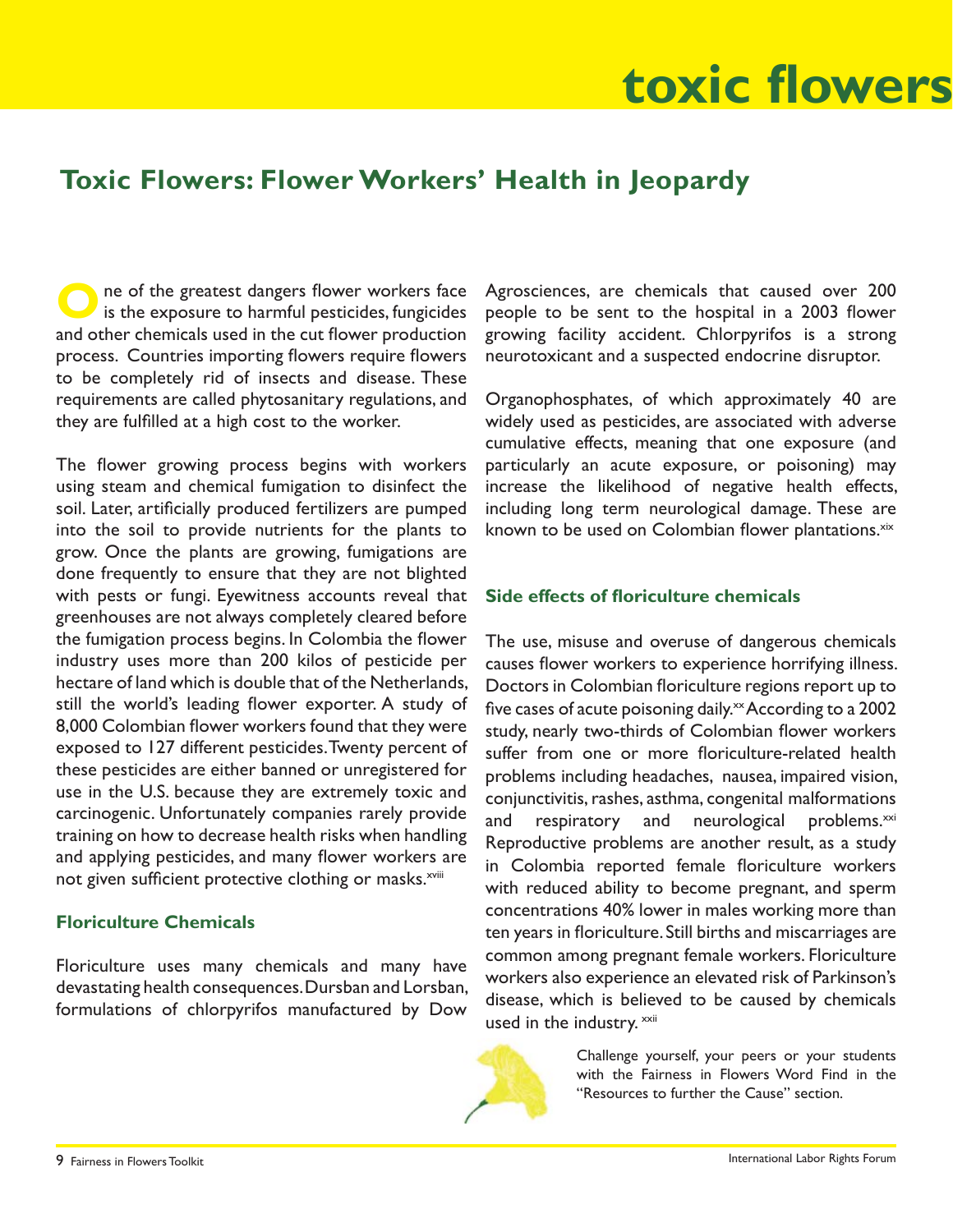### **TAK WOKKA s and the set of the woman flower workers**

## **Victims of Violence**

bout 60 percent of Colombian flower workers and Ecuadorian flower workers are women. Women flower workers are victims of various forms of sexual violence with alarming frequency. A case study in the Northern Andes region of Ecuador conducted by ILRF and local NGO partners in Ecuador showed that over 55 percent of women flower workers had experienced some form of sexual violence. The study also showed a staggering19 percent of women flower workers had been forced to have sex with a coworker or superior and 10% had been sexually attacked. The most common victims of sexual violence are adolescents of 14-15 years of age. The offenders are usually superiors or older coworkers.

#### **What is sexual violence?**

This is any act in which the person in power uses physical force, coercion, or psychological intimidation to force another person to participate in a sexual act against their will, or to participate in sexual interactions that lead to their victimization.

#### **Why does sexual violence occur on flower plantations?**

Sexual violence in floriculture continues for several reasons. One reason is that sexual violence is made possible by working conditions such as solitary worl in cultivation areas, long working hours that extend late into the night or into the early morning and strong pressure to fulfill production goals. Women prefer not to discuss experiences of sexual violence for fear of losing their jobs, for fear of disrupting their family and marital relations, or simply because they

don't think anyone will believe them. A case study in Ecuador showed that women "do not inform their superiors because they are more likely to believe the technician or a supervisor than the worker." Companies and authorities do not take measures to punish offenders of these crimes. The Ecuador case study showed that of the few reported cases, only 14 percent of the offenders were actually charged.

The daily challenges that women flower workers face in the workplace and at home do not allow them to prioritize the problem of sexual violence. In Ecuador's main flower-growing region, a very poor area, women must prioritize job stability in order to be able to ensure their survival and the survival of their families. In the interest of keeping their jobs, they try to ignore recurrent problems such as forced sexual contact, obscene gestures, and even sexual assault.

As a form of aggression against women, sexual violence is not a new phenomenon. Both men and women have come to view this behavior as normal in places such as Ecuador. This cultural attitude of some societies is another reason why the problem has not been adequately addressed.



Do you know of any women's rights groups in your community? Ask members if they are aware of the issue and what are some ways they can help the women flower workers.

Get together with friends and talk about the dangers women flower workers face. Ask if they have heard of similar situations in other industries or places, and why they believe sexual violence continues in those places.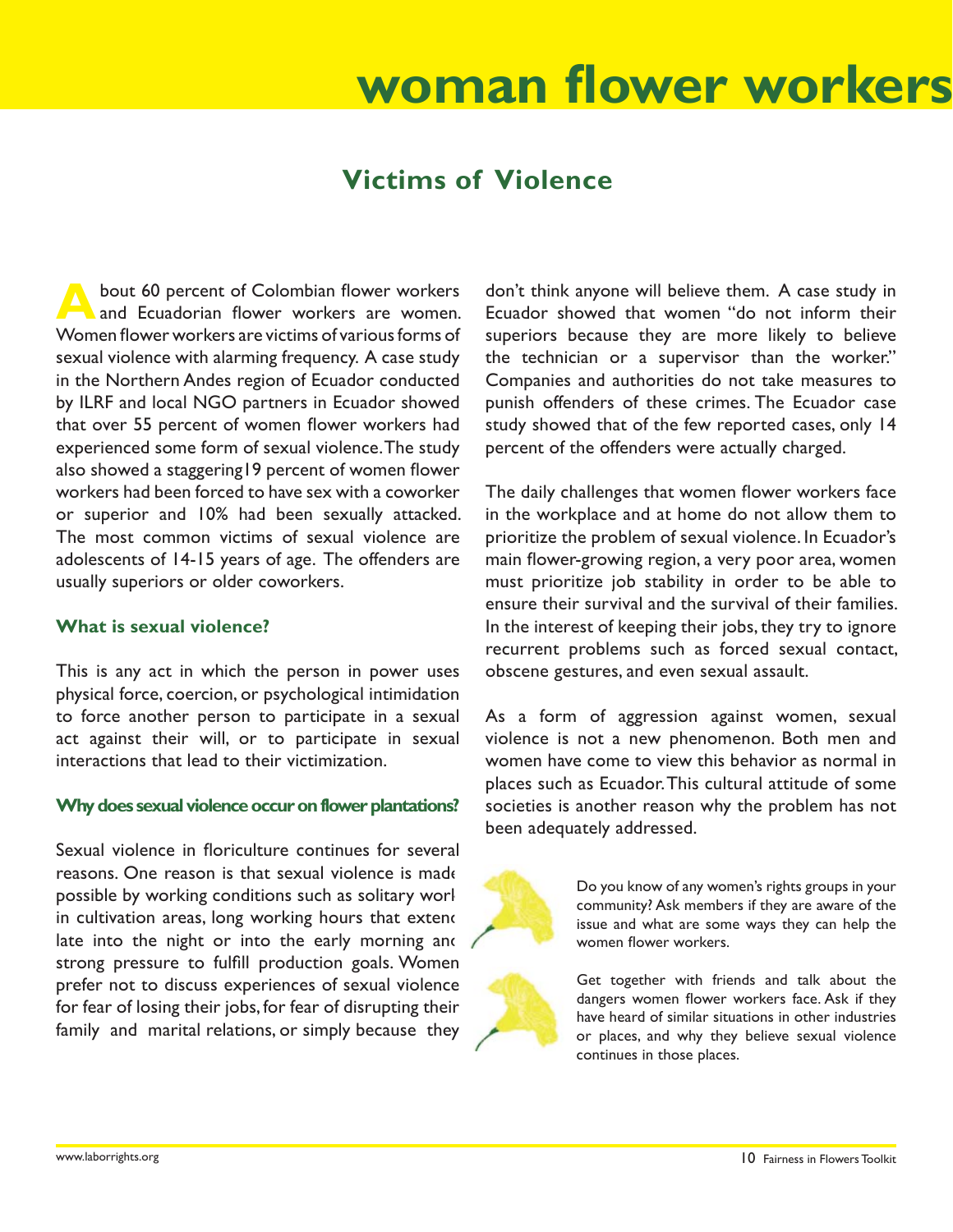## **the environment**

## **FLOWERS vs. ENVIRONMENT: WHY THESE PLANTS ARE NOT SO GREEN**

#### **A deep-rooted problem**

**I** t's hard to imagine that growing flowers could be detrimental to the environment, but the fresh cut flower industry requires tremendous amounts of natural resources, and the constant use of chemicals that produces toxic wastes that contaminate the surrounding land and water. In the plains surrounding Bogota, where Colombian flower production is concentrated, pesticides have contaminated the water table and the subsoil. Scientific investigation there has discovered pesticide contamination over 1000 feet beneath the earth's surface.<sup>xxiv</sup> Contamination of the land and water that surrounds the flower farms creates risks for wildlife and residents nearby. In Ecuador, for example, floriculture pollution is causing the extinction of some flora and fauna.

#### **Flowers need water (and lots of it) to grow**

The flower industry requires an abundance of natural resources such as labor, soil, water and sunlight. While some flower industry needs are sustainable, such as sunlight, the flower industry requires unsustainable amounts of water. Water depletion is a grave consequence of the flower industry. This is due to a global phenomenon that is referred to as the virtual water trade. $x^2$  A flower is 90% water. So when a flower is exported, water is being exported as well, effectively draining local water supplies. One flower growing company actually had to cut back production due to over-exploitation of resources; their flowers had consumed all of the water in the subsoil.<sup>xxvi</sup>

Reductions in the water table are a serious threat to nearby residents and wildlife. Flower farms surrounding Lake Naivasha in Kenya have caused the lake to recede ten feet below its healthy level. Prior to the increase in the number of flower farms, the lake was known for its pristine waters, over 300 bird species, papyrus plants and water lilies. Since the industry has grown around the lake, the plant life has disappeared, eaten by crayfish or trampled by animals as they seek the receding water. The decrease in the water level has caused the hippopotamus population to decline by 20%.<sup>xxvii</sup>

#### **Flowers need sunlight, soil, water…and oil?**

Floriculture is water and soil intensive (in Colombia alone, the flower industry covers an area of over 16,000 acres), but another natural resource is essential for the flower industry: oil. Fuel is needed to power planes that transport flowers from places such as Colombia and Ecuador to Miami, Florida. Every round trip flight between Bogotá, the capital of Colombia, and Miami emits 1.48 tons of carbon dioxide.<sup>xxviii</sup> In Miami, the flowers are temporarily stored in refrigerated warehouses, which require huge amounts of energy to keep cool. From Miami, the flowers are transported by truck or refrigerated truck, which pump even more greenhouse gases into the air.

#### **Contaminated carnations**

The flower industry generates solid wastes such as rejected flowers, plant stalks, and pesticide and fungicide containers that require safe disposal. Until recently,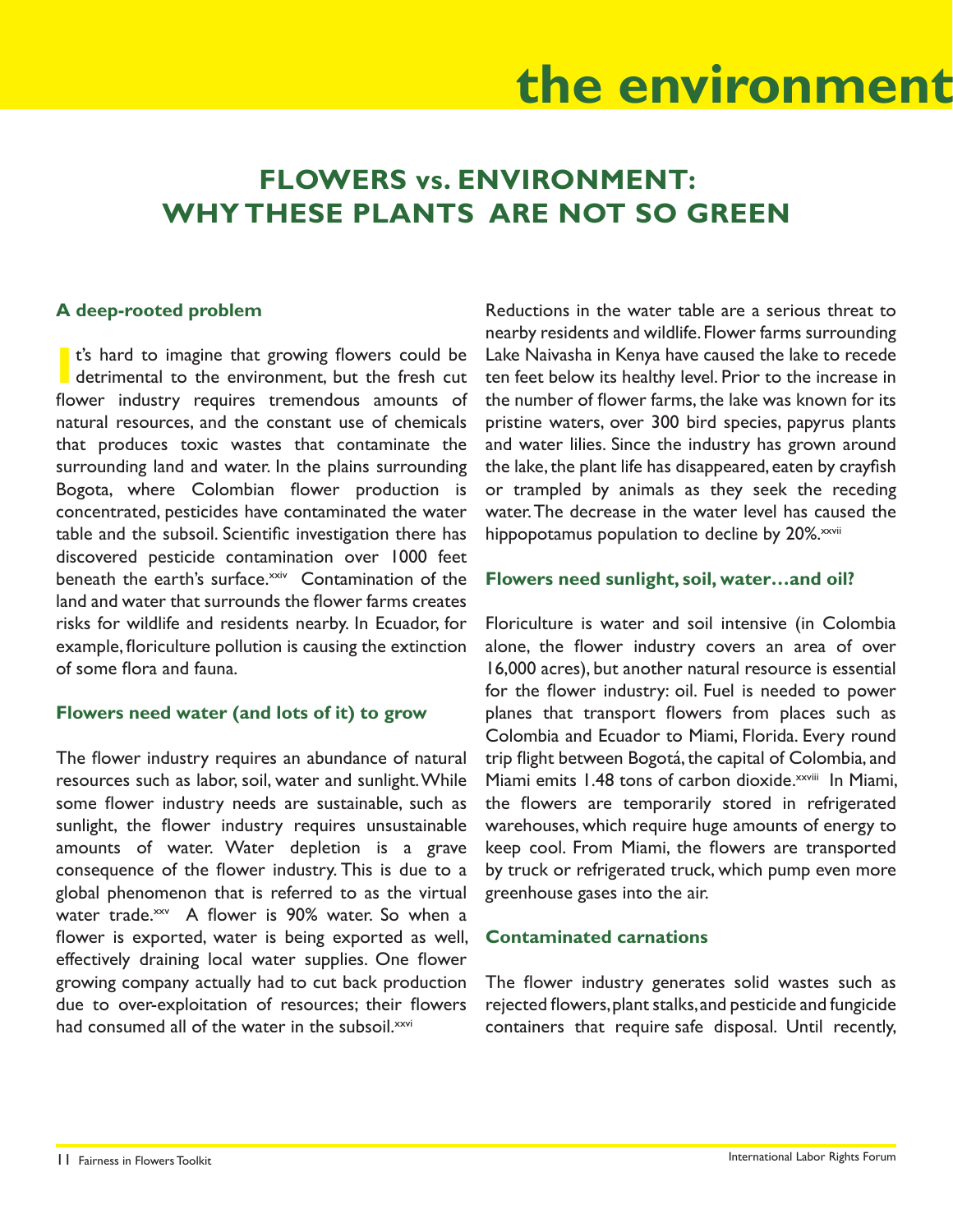## ment con **the environment cont'**

many Colombian farmers fed their cattle rejected carnation stalks. These stalks, having been sprayed with numerous chemicals, contaminated the cow's milk. Farmers then sold the contaminated milk in neighboring towns and in Bogotá, where unknowing people ingested it. Although the practice is illegal now, it still continues in some areas.<sup>xxix</sup> According to the Victorian International Development Education Association, a study showed that Ecuadorians use scraps from abandoned greenhouses for firewood, creating toxic fumes inside their homes. The study also showed that they used stalks and rejected flowers for compost.

#### **Modifying, or gilding the lily?**

Genetically modified flowers raise even more questions about the effects of floriculture on human health and the environmental. In 2000, the first genetically modified flower, a blue rose, was approved by the Colombian flower industry. It contains genes derived from petunias to provide its artificial color.<sup>xxx</sup> Flower genes are now being altered genetically to make the flowers pest and disease-resistant, to increase the output of blooms and to make flowers last longer, but there is growing concern about the long-term effects of GMOs.



A worker spraying chemicals at a farm in Ecuador.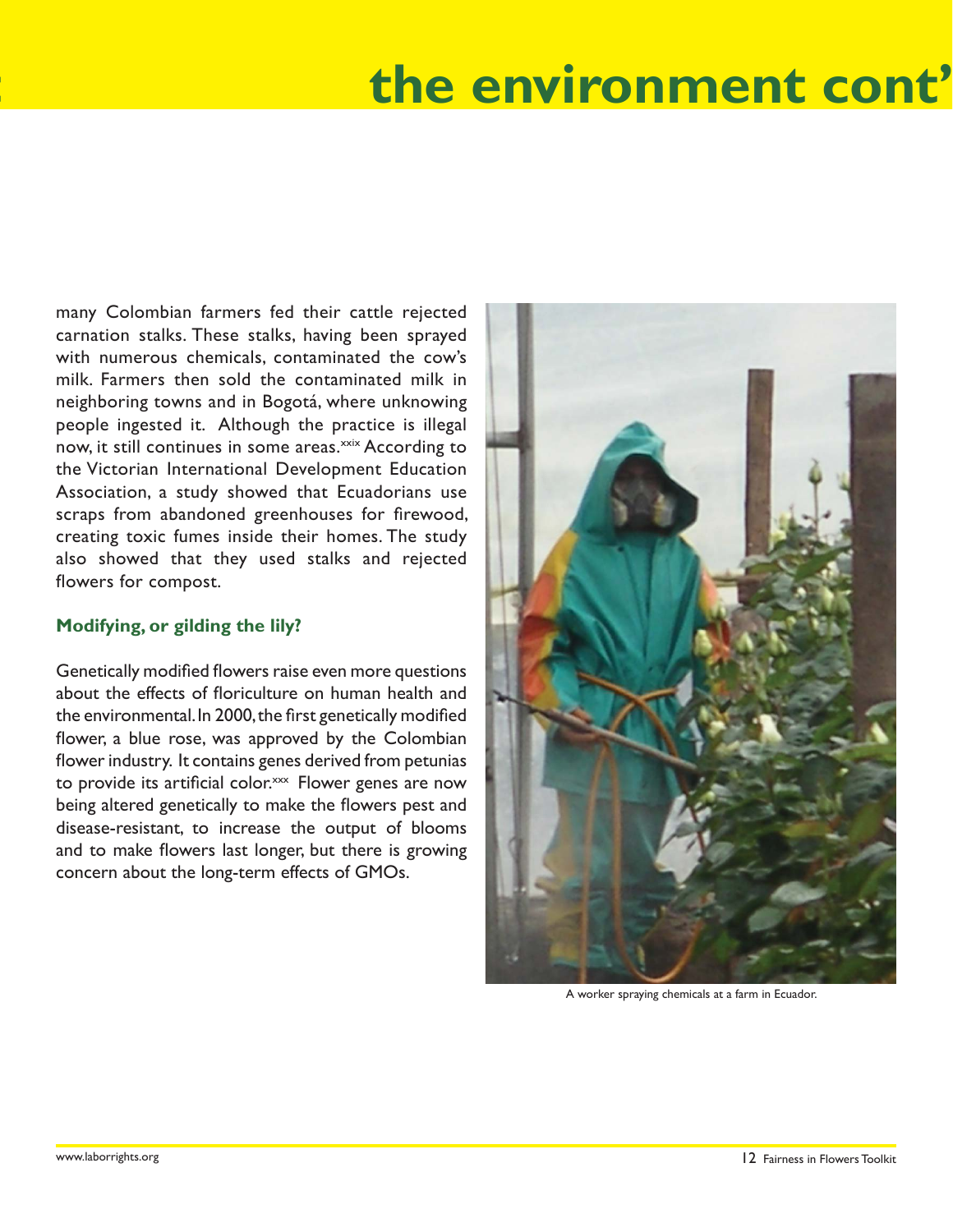## **labor rights**

## **Together, Workers Assert Their Rights**

**T** The fundamental human rights to organize and bargain collectively are consistently denied on flower plantations in South America. These rights are essential for all workers to have a voice, and to come to agreements with their employers on fair wages, hours, and working conditions. Although both Colombia and Ecuador promised to protect these worker rights by signing the Freedom of Association and Collective Bargaining Convention,<sup>xxxi</sup> companies still fire and blacklist workers (illegally) for trying to negotiate better wages and working conditions.

Third-party contracting practices also severely limit freedom of association. The subcontracted workers are shuffled between different companies every few months so that their employers can avoid having to affiliate them with social security; a constantly changing workforce also inhibits serious attempts at organizing. Of the hundreds of flower companies located in Ecuador, only two have unions. Dole Fresh Flowers, a subsidiary of the US based multinational, spent years fighting workers trying to form an independent union. The flower industry's opposition to worker organizing was aided by the Colombian and Ecuadorian governments which frequently act in collusion to deny workers their basic rights. In Colombia, independent flower unions were unable to win collective bargain agreements after two decades of organizing efforts. In 2008, workers on two of Dole plantations made finally signed agreements.

#### **Dole Fresh Flowers Squashes Workers' Attempts to Bargain**

Dole Fresh Flowers, a subsidiary of Dole Food Company, is the largest fresh flower exporter and plantation owner in Colombia. The company made their message very clear to workers: organizing and collective bargaining will not be tolerated. Dole refused to recognize independent unions for many years. Only after receiving a tremendous amount of international pressure, including an injunction by US Representative George Miller, did Dole recognize its independent unions and negotiate with workers. Dole created company-backed unions in attempts to undermine independent ones, and even closed a farm in 2006 due to the inconvenient organization of workers. Dole has recently announced that it has sold its flower operations to another company. Workers proud of their recent victory want to ensure that the new company recognize preserve their collective bargaining agreements and independent unions. The Sintrasplendor case below describes the workers' struggle to assert their right to freedom of association and their right to collective bargaining.

#### **The Sintrasplendor Story**

In November 2004, workers at Dole's largest flower plantation in Colombia, Splendor, formed a union, and immediately faced an aggressive anti-union campaign from Dole. In December 2004, a company-supported union, Sinaltraflor, was formed to undermine Sintrasplendor. In 2005, Sintrasplendor was granted legal recognition by the Colombian government, making it the first independent flower worker union to do so in Colombia and in 2008, workers signed their first collective bargaining agreement.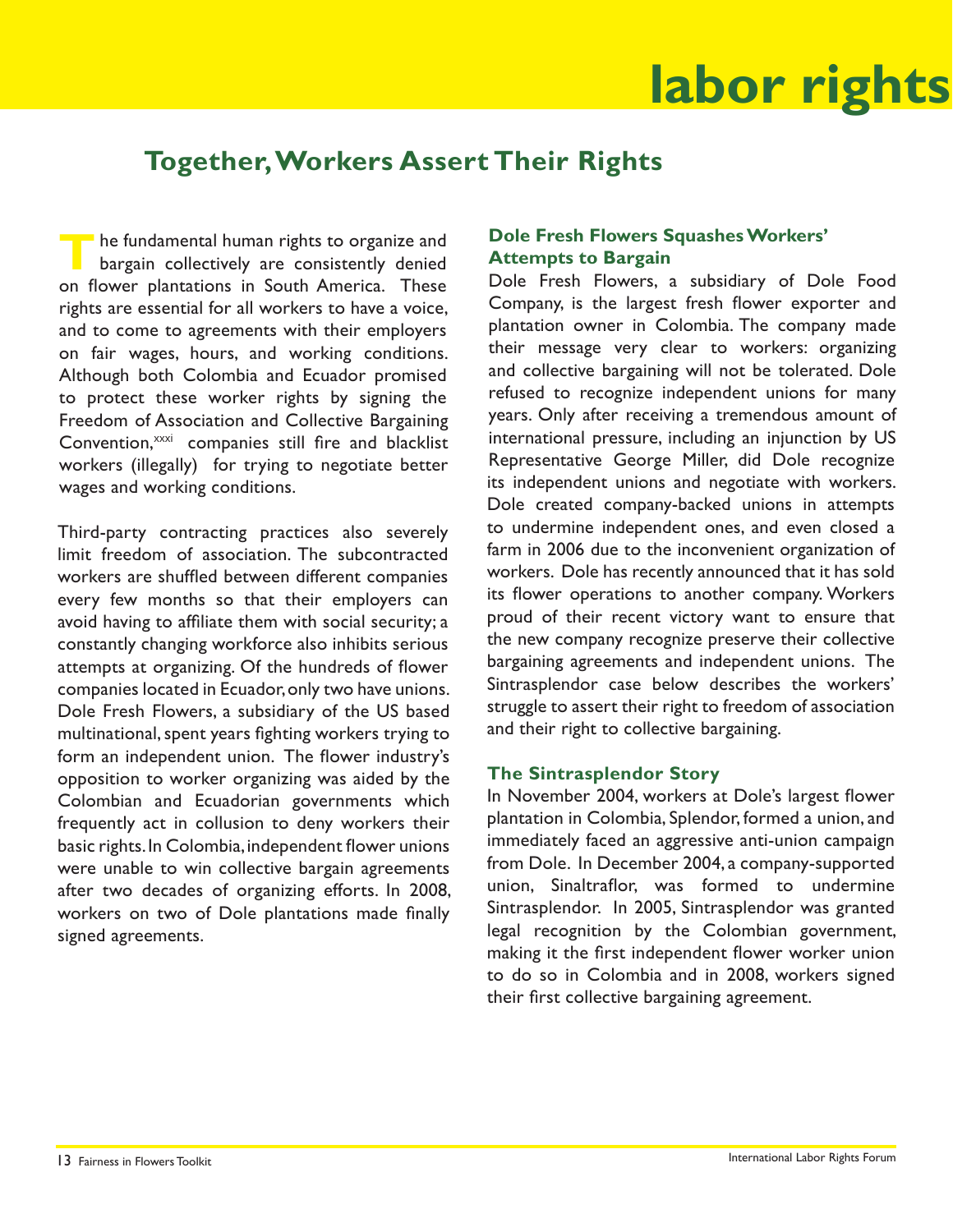## **Labor rights, conti labor rights cont'**

"*Our motivation for starting the union was humiliation by the management and forced overtime.*" --male flower worker

In April 2005, Dole challenged the legal status of Sintrasplendor, and the government reversed the union's legal registration, citing spurious technical reasons for their invalidity. The result was international outcry and support for the union. A month later the Colombian government reversed itself again and reinstated their legal registration.

The attack against the union culminated in the closing of the farm in December 2006. Dole cited profitability problems as its reasons for shutting down the farm an unlikely story since 90 percent of Dole's farms in the area remained in operation. When the closure was announced in October 2006, international and national union groups and NGOs united in solidarity with the

union to ask for documentation that the closure was a response to economic issues as opposed to a blatant anti-union measure, but the company refused to provide any.<sup>xxxii</sup> Sintrasplendor was granted an arbitration tribunal by the Colombian government in February 2008, with the help of U.S. Congressional support and Untraflores, an independent flower organization.

#### **A Similar Story at Fragancia**

A similar story is being told at Dole's Flores de Fragancia Farm, but there is still an opportunity for the workers to prevail. Untrafragancia, the local independent union has been fighting for several years to negotiate a collective bargaining agreement, but Sintraflor, the Dole-friendly union, is Dole's excuse to not acknowledge Untrafragancia. The union is hoping that the Colombian Ministry of Social Protection will grant an arbitration tribunal that could possibly include  $\mathsf{I}$ I.O observers to ensure a fair outcome. $\frac{xxxx}{}$ 



Workers protest Dole's attacks on the worker-organized union.



Tell Dole you know what they're up to and urge Dole to stop abusing workers' rights. You can help the workers at the Fragancia farm by getting together with your community, your class or school club to write Dole a letter. You can use the sample letter in the "Resources to Further the Cause" section. If you are a florist, let Dole know you want to purchase flowers from a company that respects workers.



Plan an action! Dole Fresh Flowers is headquartered in Miami, and Dole Food Company is based in Westlake Village, California. Organize rallies in front of these offices to pressure Dole.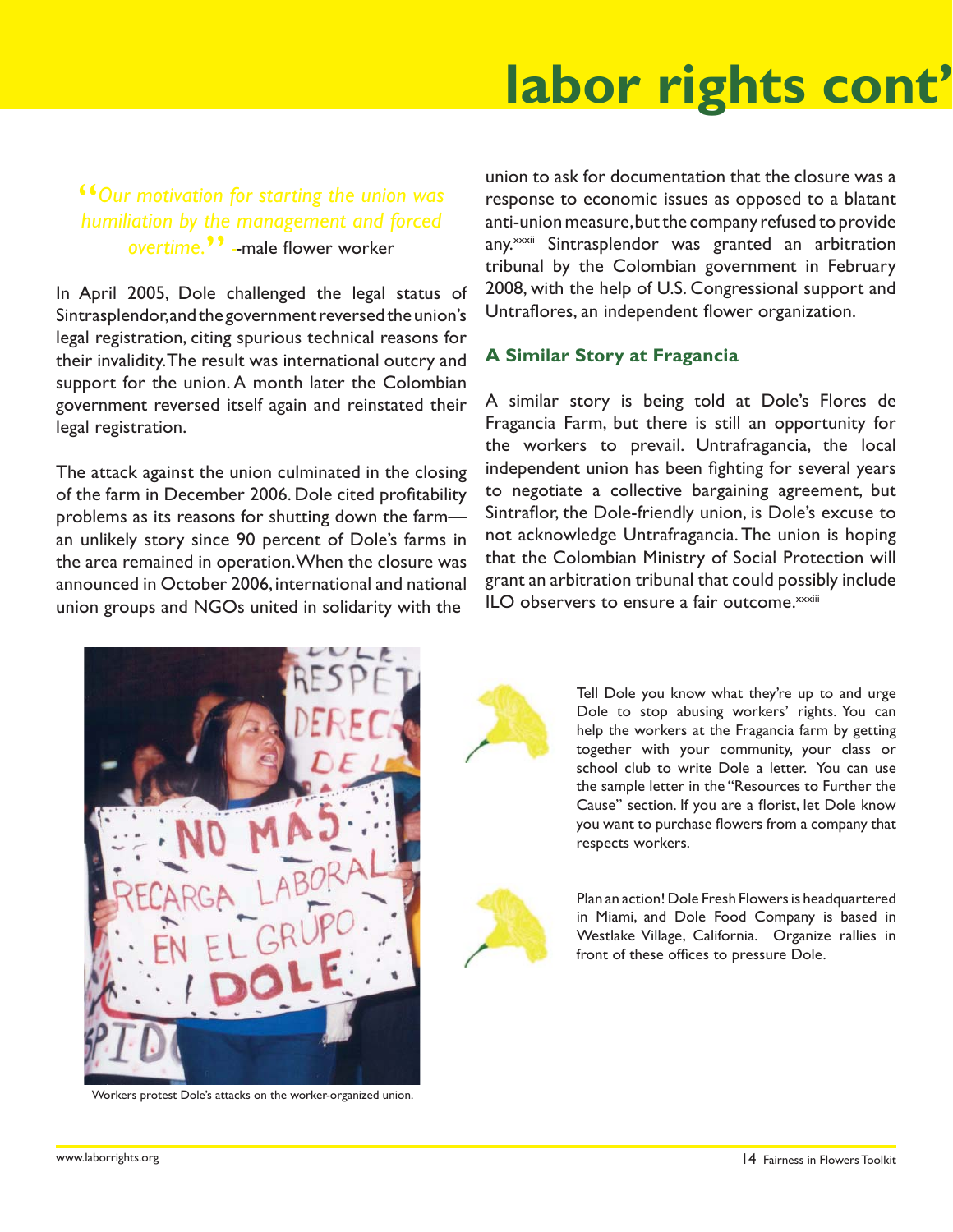# **supply chain**

## **UNTANGLING THE SUPPLY CHAIN: FOLLOWING THE FLOWERS FROM FARM TO HOME**

In the late 1800s and early 1900s, fresh cut flowers were a luxury enjoyed by the wealthy few, due to their perishable nature and very little transport technology. Flowers were wrapped in old newspaper or in cardboard boxes that the growers cut and pasted together themselves. They were then loaded onto a buggy and taken, by horse, to a train station. There was no refrigeration, so they had to think carefully about the weather and which flowers were suited for the varying temperatures of their journey. This meant that flowers could only be transported to the nearest cities.

Due to strengthened trade relations between countries in the late 20th century and major innovations in technology that have taken place beginning in WWII, the fresh cut flower industry has evolved from local production and buggy transport to a complex, globalized, industry that is energy, technology and labor intensive. The complicated paths of flowers make it difficult to pinpoint labor rights violators.

Once a flower leaves a grower it does not necessarily follow a neat path from grower to exporter to importer to wholesaler to retailer. Those channels exist, but other options exist as well. For example, certain dot-com flower businesses are removing many of the middlemen, by shipping directly from growers to consumers. However, the majority of flowers consumed in the U.S. follow the traditional trail that is referred to as the "cold chain," because flowers need to be kept cool to stay fresh. Keeping flowers cool is not an easy task when they are shipped between the tropical climates of Ecuador and Colombia to Miami, Florida.



Have students draw or color in a map of where the flowers come from, explaining where they are grown and how they arrive at each location.

Join the cause on Facebook. "Become a Grassroots Flower Industry Investigator" to help untangle the complex web that links the plantations to the retailers, so we can all make more educated consumer decisions.

The next time you buy a bouquet at your local supermarket or florist shop, ask them if they know where their flowers come from. Tell the retailer you would like more information about conditions at their supplying plantations, and that you hope they will start sourcing from plantations with certifications like Veriflora or Fair Trade. See "Look for the Labels: A Guide to Buying Sustainable Flowers" for ways to purchase flowers with a clear conscience.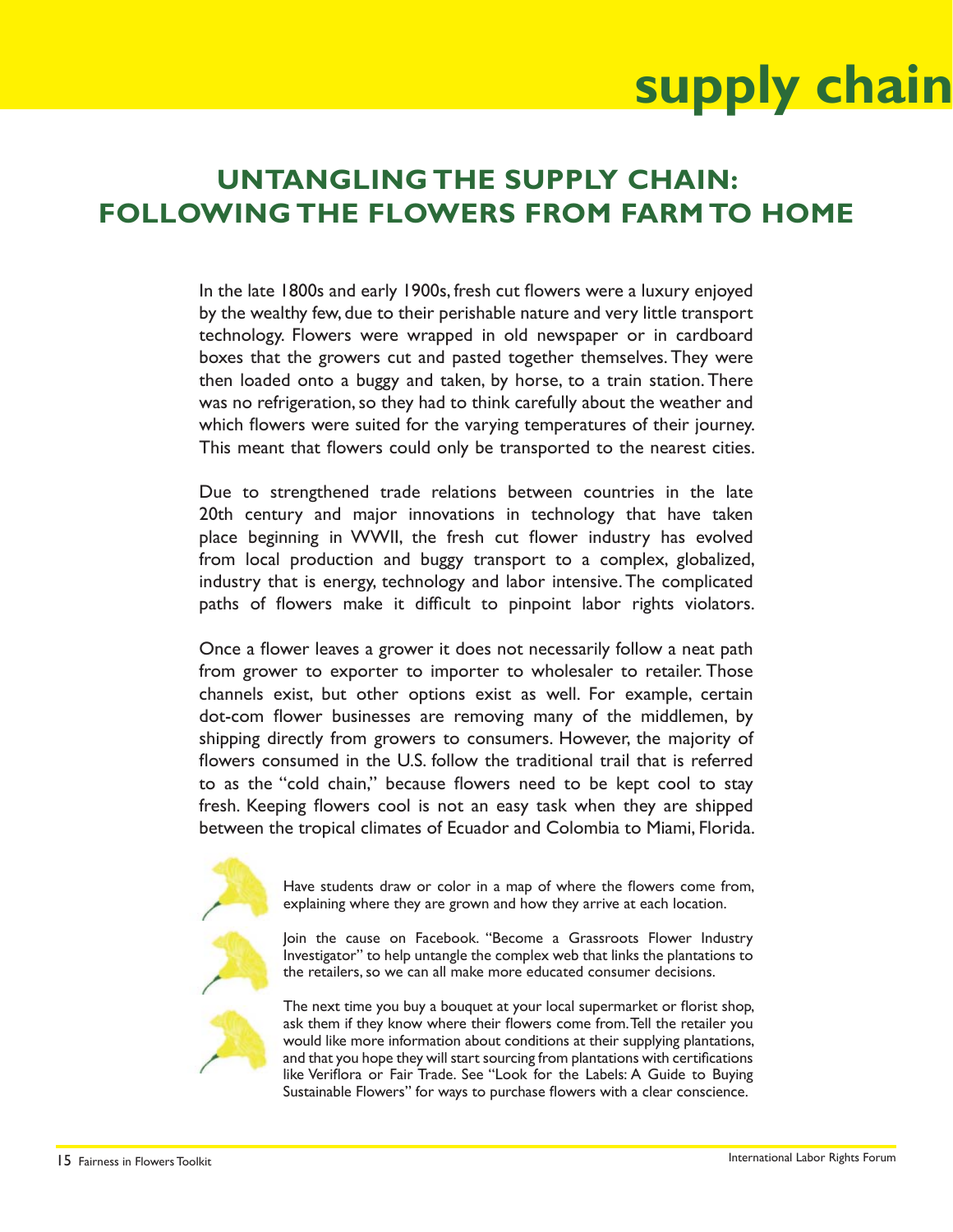## **supply chain**

Then, a refrigerated truck takes the flowers to their next destination, usually a wholesaler. Finally, the flowers arrive at local retailers, such as grocery stores or florists, where customers purchase their beautiful bouquets.

**2**

**3**

The planes arrive in **Miami** as early as 4AM and by 10AM the inspections by the U.S. Customs and Border Protection Agency are completed and the flowers and other perishables are on their way. Miami International Airport sees 10 to 12 flights from Colombia per day, and during the Valentine's season as many as 40 flights per day.<sup>xxxv</sup> Miami might be hot, but it has the ideal business climate for the flower industry. Miami has its own free-trade zone, major seaport, and major airport. This makes it easy to move flowers by air, rail, truck and in rare cases, by ship. xxxvi

**Colombia**: The "cold chain" begins in South America. Here, flowers are usually packed in boxes of 150 to 250 stems to a box, the boxes are wrapped in a hard plastic, and cold air is blown into flower boxes through a flap on the side. They are kept at about 40 degrees Fahrenheit.<sup>xxxiv</sup>

**1**

**Ecuador**: Planes carrying perishable cargo from Latin America leave on the last flight in the evening, when cool air makes it easier for freight planes to take off at high altitudes and there's less danger of the cargo sitting on a hot runway.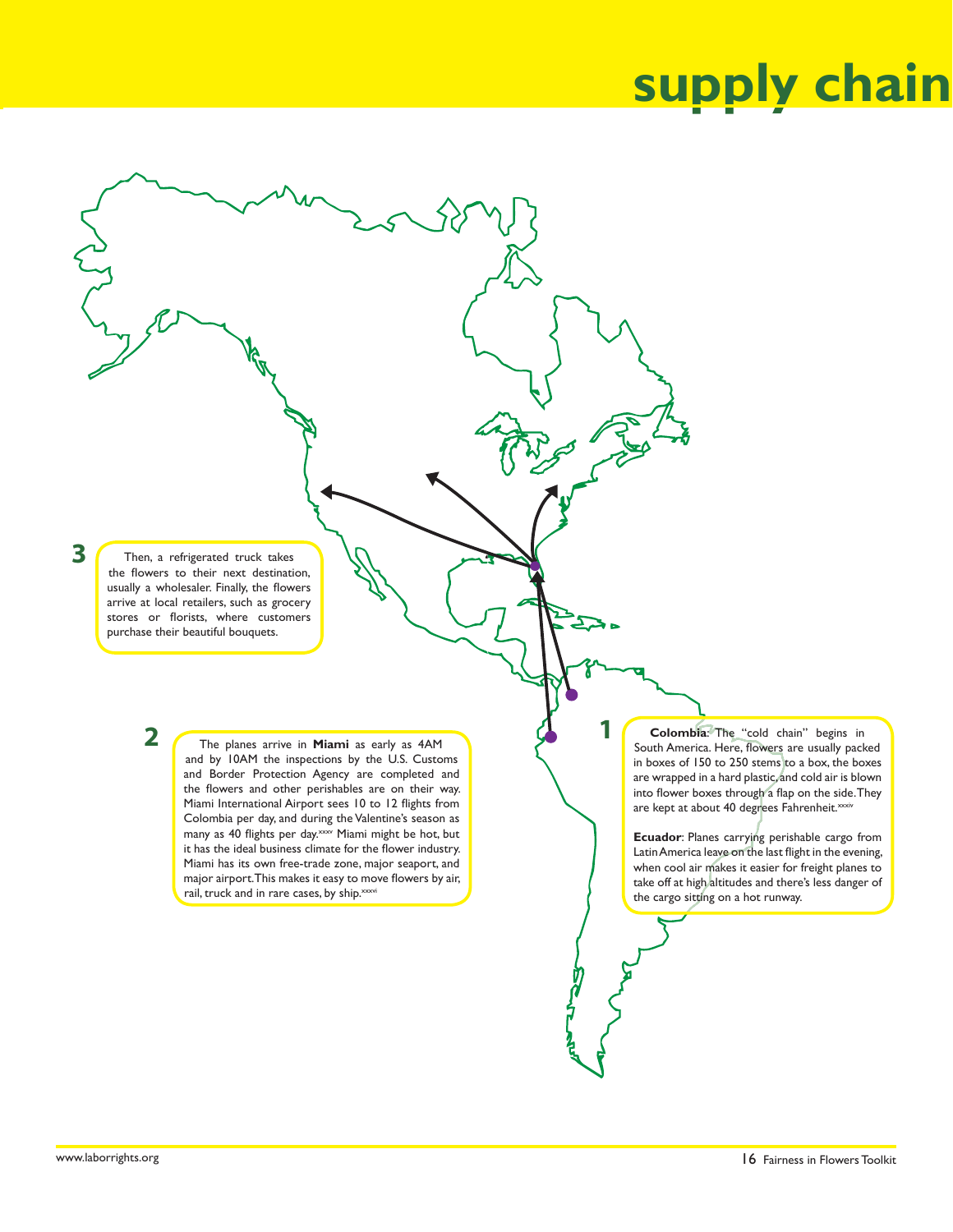## **timeline**

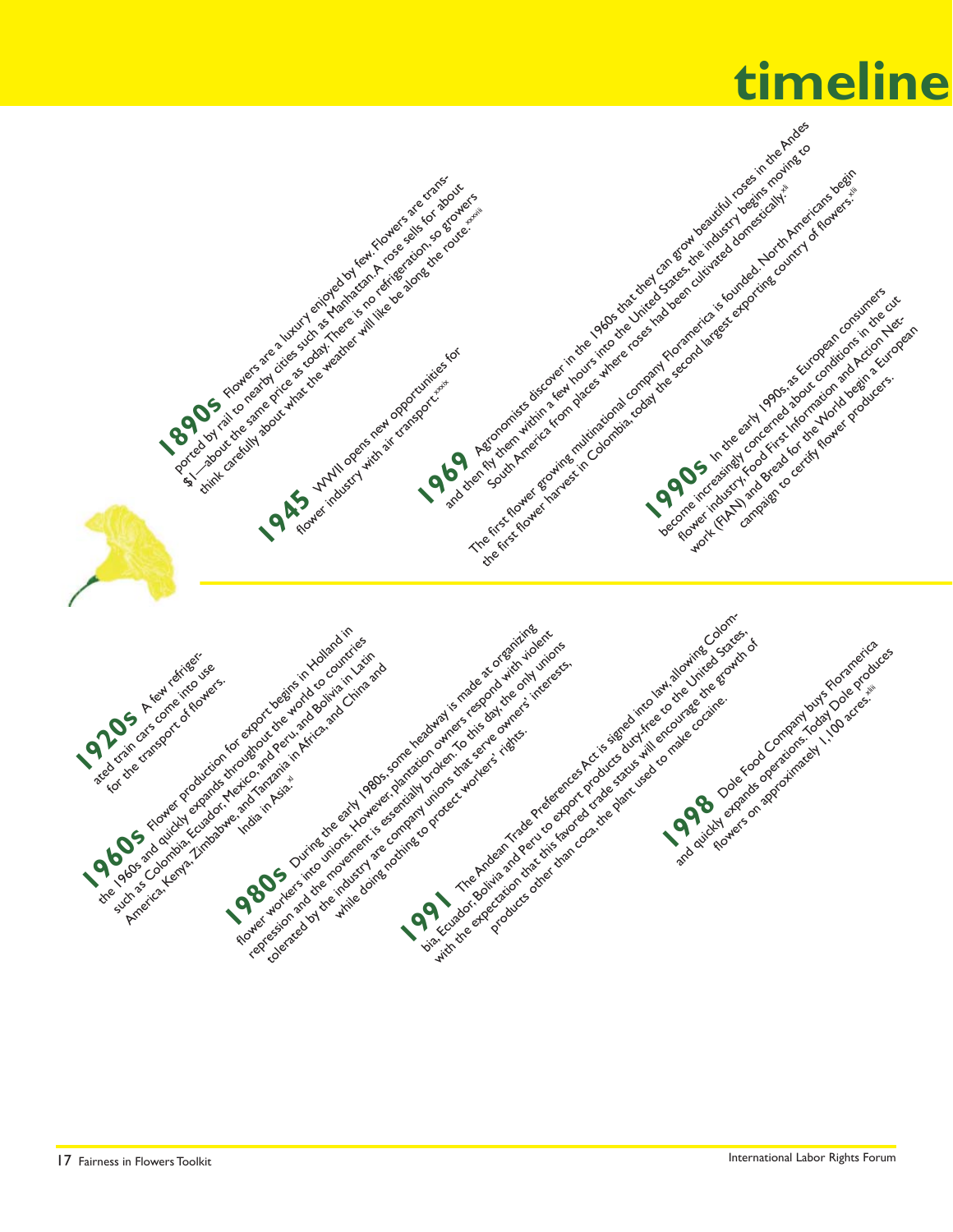## **timeline timeline**



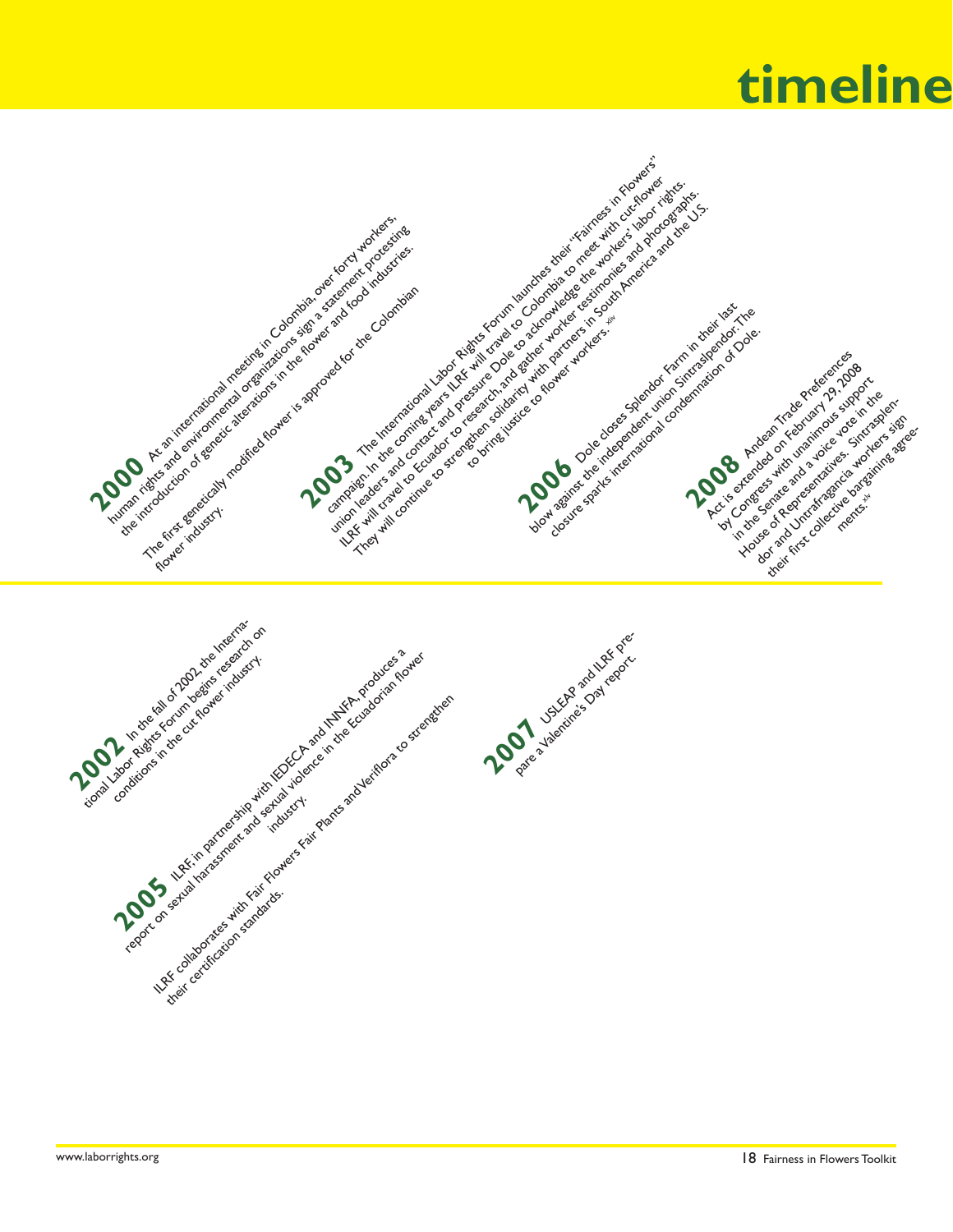## **consumer power**

## **CONSUMER POWER: Buying "Fair" and "Sustainable" Flowers**

Numerous certification and labeling initiatives have emerged to meet consumer demand for fairly produced flowers. These programs have the potential to change conditions on the ground and signify a step in the right direction, but many labels/certifications need reforms to be able to adequately enforce improve and enforce standards.

Consumers play a crucial role in improving the lives of flower workers as they demand fairly produced flowers but buying a "fair" product is not the only solution. Use the "take action" resources on the next page to tell flower retailers and producers that you care about workers.

A flower with a "fair" or "sustainable" label may claim excellent standards, but consumers must look closely at the details of each standard and the processes designed to enforce those standards when deciding which flowers to buy. Both Fair Trade and Veriflora are the stronger of existing labels. Florverde should be avoided. Continue reading or click here for more analysis. Read ILRF's roadmap to fair products to learn what certification programs must include to improve the lives of workers.

#### **Fair Trade**

www.transfairusa.org/content/flowers/index.php



FAIR TRADE The Fair Trade standard is strong on freedom of association and other core labor rights. It is strong on maternity leave and pesticide protection.

Fair Trade is the only initiative that puts a 12% premium on products to support **CERTIFIED**<sup>\*</sup> development and community projects.

The program's support for worker-cooperatives has been effective in sectors that have had history of small producers such as coffee and chocolate.

The flower sector (and other products that are becoming fair trade certified) does not have a history of small producers and worker-owned cooperatives, making it more difficult to determine how workers control the development premium. Consumers should understand the difference between independent, democratically operated worker-owned cooperatives and "labor cooperatives" that operate as subcontractors. These institutions are often controlled by large companies and have been used to replace unions in the workplace.

Look for Fair Trade flowers at Giant, Whole Foods or online at 1-800 Flowers.

#### **VeriFlora**

www.veriflora.com

ILRF has worked with the Veriflora sustainable flower initative to ensure that its' labor standards are strong and comprehensive. The standards' strengths include its ban on pregnancy and HIV testing as a condition of employment and specific adherence to ILO (International Labor Organization) standards on freedom of association, collective bargaining, contract labor and discrimination. Veriflora provides a path for workers to earn a higher than average wage.



Veriflora is also the only labeling flower label that certifies flower farms in the US, particularly in VERIFLORA® California. Veriflora has a strong environmental component, as

Certified Sustainably Gro well. Scientific Certification

Systems contracts with Veriflora to independently audit farms and develop Veriflora's standard.

Look for Veriflora flowers online at http://www.organicbouquet.com or ask for them at your local supermarket.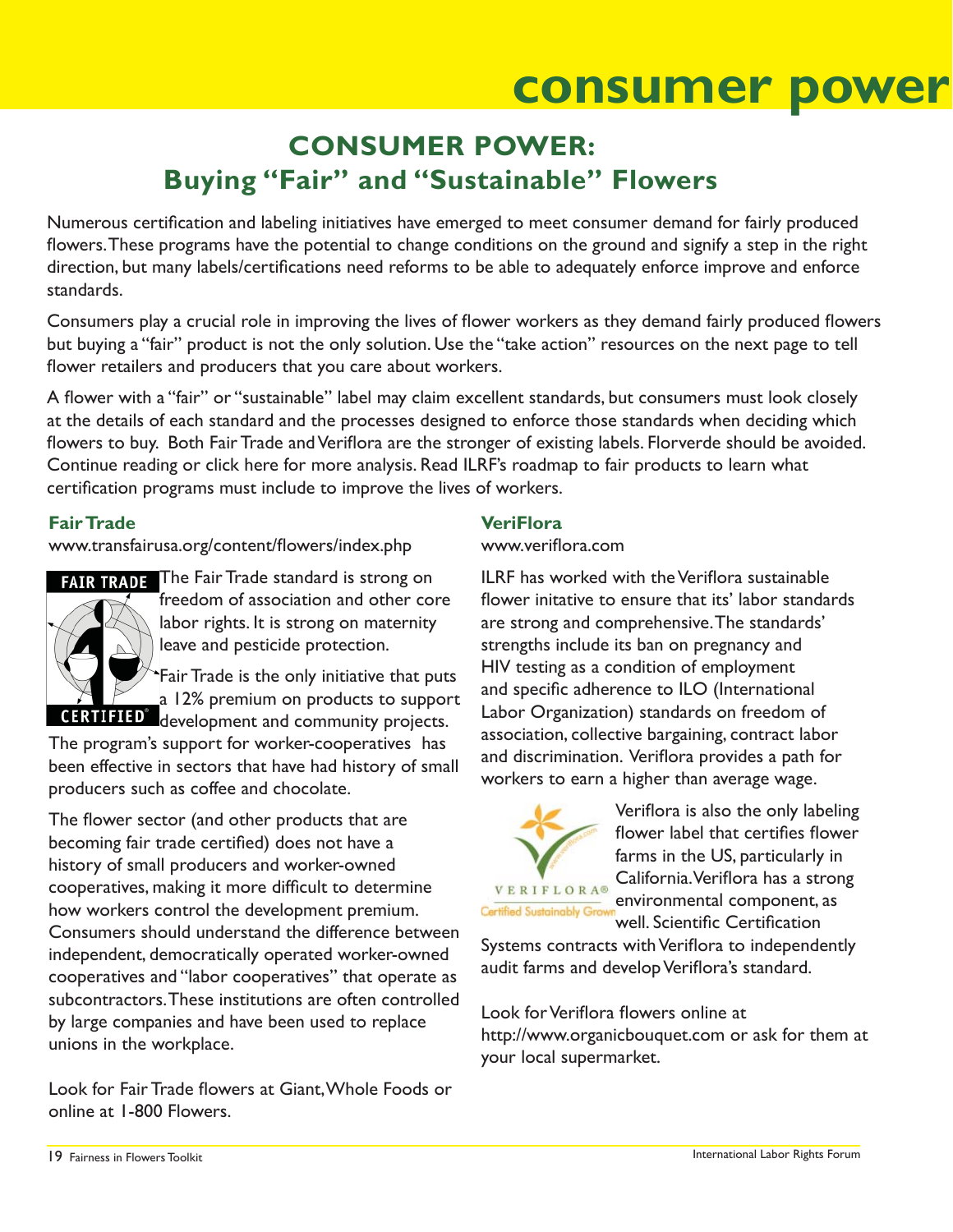### **Florverde fl orverde**

## **The Truth behind the Florverde Label**

The Florverde, or "green" flower label, claiming environmentally and social respoonsible standards may be most common in your local supermarket or floral shop. The label is an initiative of the Colombian Flower Growers' Association, ASOCOLFLORES, an organization that represents companies producing flowers. Given the program's lack of independence, the bottom line interests of flower companies are inherently prioritized over the interests of workers and unions.



Instead of using resources to support flower workers, the Colombian Flower Growers Association has spent millions of dollars promoting the "Florverde" label to consumers and The "Colombia: Land of Flowers" public relations campaign. The PR campaign is not motivated by an interest to protect workers, but by an interest to sell flowers to US consumers, promote the US-Colombia Free Trade Agreement and promote the failed US-funded drug eradication program, Plan Colombia. The program has lied about improvements in the flower industry. For example, it claims that 14% of workers are unionized, when most of these workers are in undemocratic, company unions. ASOCOLFLORES also fudges its **statistics to exclude subcontracted workers who are denied basic labor rights.** 

After years of trying to engage in a dialogue with ASOCOLFLORES over the labor stan-

dards in its Florverde certification program, dozens of organizations in Colombia and internationally have expressed concern for the programs' lack of interest in improving the labor rights component. Read the sign on letter here.

#### **Florverde DOES NOT:**

• Give workers the right to form the organization of their choice. (instead promoting only "information and participation mechanisms" for workers, which do not include unions). Independent, democratic unions are the best enforcers of worker rights because they are operated by the workers themselves.

- Prohibit company engagement in anti-union activities
- Guarantee the right to collective bargaining.
- Specifically prohibit discrimination against union members Ban HIV or pregnancy tests during recruitment (these tests are often used in a discriminatory way - wom-

en who are pregnant, for example, will not be hired).

- Ensure that overtime work is voluntary and paid at a higher rate than normal hours.
- Guarantee women workers' right to maternity leave.
- Explicitly ban forced labor (Around Valentine's Day, workers are often forced to work up to 80 hours a week, often without higher pay for overtime.)

The Florverde program claims to promote "voluntary social programs" amongst other vague initatives. These do not address the major labor abuses facing flower workers every day. The majority of workers laboring on flower plantations develop some occupational health issue over the course of their work life. Programs can help to solve these problems but a living wage, reasonable production quotas that protect workers' health, guaranteed protective gear and democratic unions to enforce these standards are the real key to "worker friendly" farms. Read ILRF's roadmap to fair product certification here.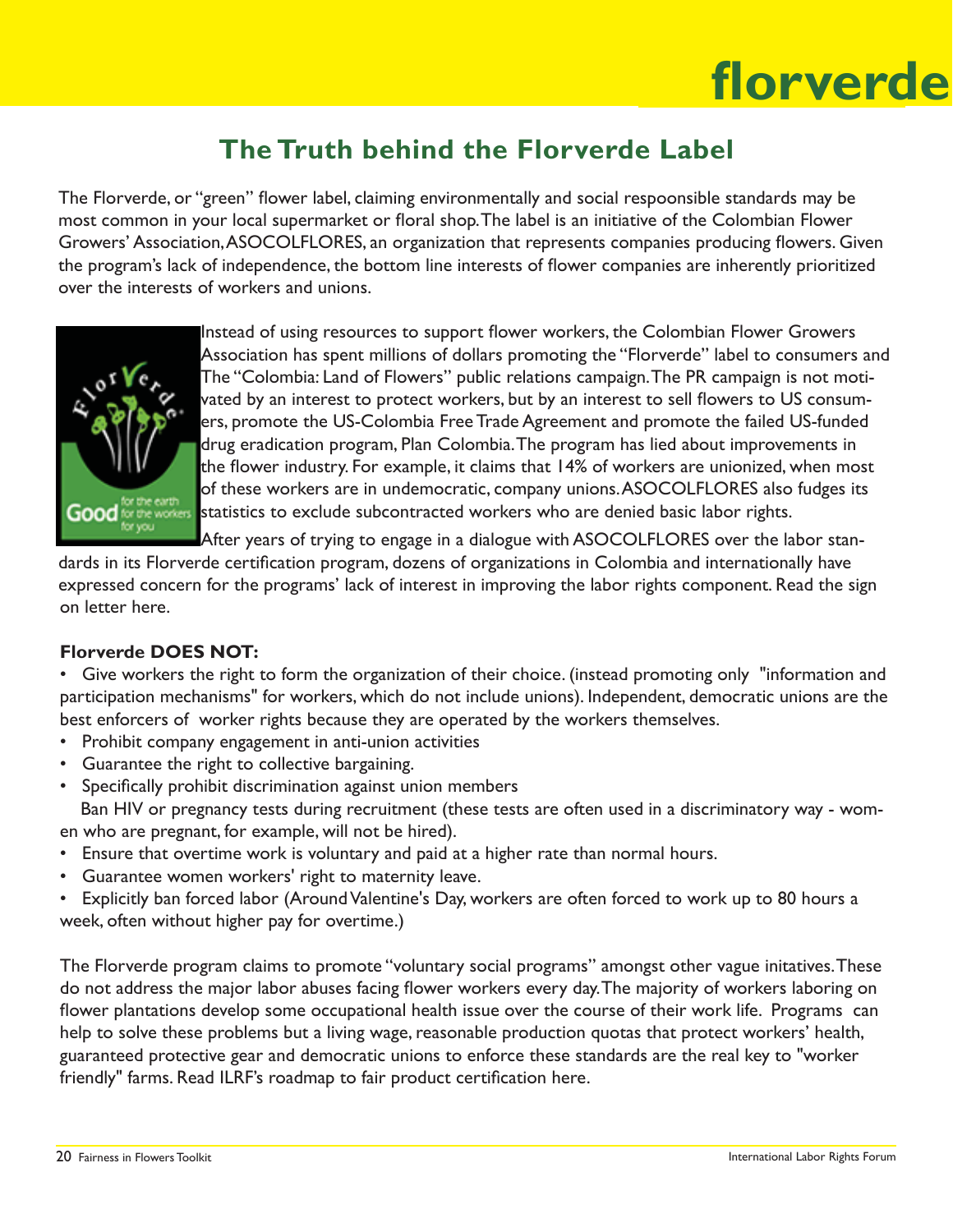### **tactic take action**

#### **Be a conscious consumer!**

The next time you buy a bouquet at your local supermarket or florist shop, ask them if they know where their flowers come from. Tell the retailer you would like more information about conditions at their supplying plantations, and that you hope they will start sourcing from plantations with certifications like Veriflora or Fair Trade. See "Look for the Labels: A Guide to Buying Sustainable Flowers" for ways to purchase flowers with a clear conscience.

#### Tell your flower retailer that you care!

Your local supermarkets, florists and 1-800-Flowers type services have a great deal of power in the flower supply chain. They often set the prices of the flowers and determine the what flowers consumers demand, Show that you demand fairly produced, sustainable flowers by writing a letter! Find out where the store supplies it flowers and send the wholesaler a copy of the letter.

#### **Tell Dole to preserve its contracts!**

After years of fighting its workers' independant union, Dole Fresh Flowers has secretly announced that it will sell all of its Colombia plantations. Tell Dole to let its workers know to be transparent about its' plantation sales. In your letter, suggest that Dole create an agreement with the new company to respect workers' collective bargaining agreement and preserve the union. Tell Dole that its workers and their union want to know what's going on! Write to:

> Ms. Sue Hagen, Vice President Dole Food Company, Inc. One Dole Drive, Westlake Village, CA 91362 Fax: 818-874-4593 E-mail: dole\_consumer\_center@na.dole.com

#### **Plant a Garden!**

Learn what goes into producing your food and flowers by planting your own garden.

#### **Raise awareness about the issues!**

**Let ILRF, JWJ or US/LEAP know your school or organization is interested in organizing an event to with a flower worker.** These organization frequetnly bring workers to the US for speaking tours.

**Organize event**s such as brown-bag lunches on campus or in the office where you can distribute information and raise awareness.

#### J**oin the cause on Facebook. "Become a**

**Grassroots Flower Industry Investigator"** to help untangle the complex web that links the plantations to the retailers, so we can all make more educated consumer decisions.

**Use holidays such as Valentine's Day and Mother's Day as an oppurtunity to raise awareness.** Search ILRF's website for "Valentine's Day Lesson Plans" to find a number of ideas.

#### **Contact your Members of Congress!**

Encourage them to promote the inclusion of antidiscrimination clauses and enforceable labor rights mechanisms in free trade agreements, to provide better protections for women workers on flower plantations and in other sectors. Tell them to oppose the Colombia Free Trade Agreements until the Colombian government makes significant progress in protecting union leaders. Contact information for your Representative can be found at:

**http://www.house.gov/writerep/**

#### **RESOURCES TO FURTHER THE CAUSE**

Now that you know why the workers need your help, here are some extra activities and materials for you to get your friends, family, peers and co-workers involved in the Fairness in Flowers Campaign.

| Sample Letter to retailer     | p. 21 |
|-------------------------------|-------|
| <b>Student Action Sheet</b>   | p. 22 |
| Lesson Plan for Grades 1-5    | p. 24 |
| Fairness in Flowers Word Find | p. 27 |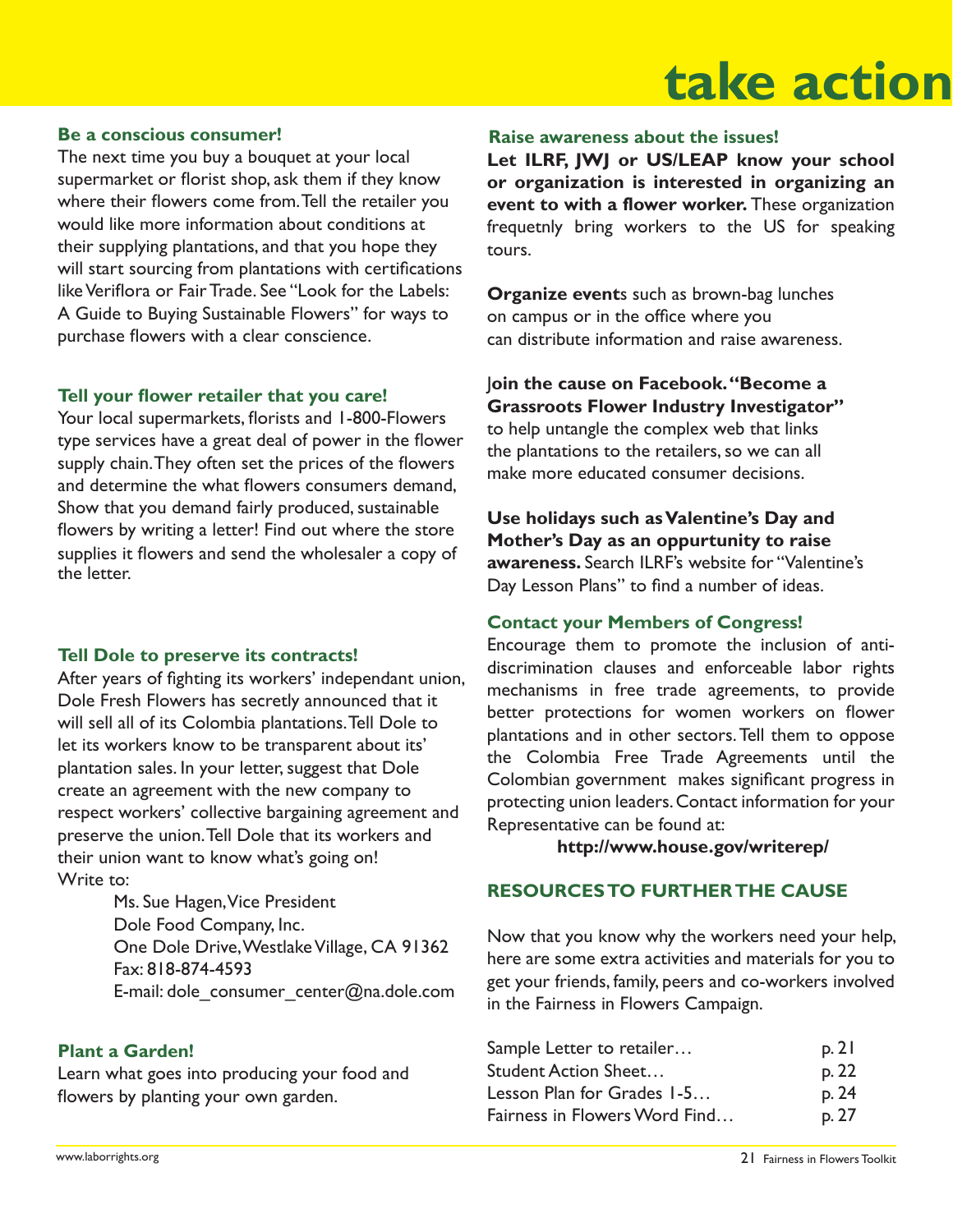## **resources: Sample letter to Dole**

Date:

Dear Store Manager,

During this [HOLIDAY] season, I would like to share with you my concerns as a consumer about purchasing fresh cut flowers. In conjunction with the International Labor Rights Forum's "Fairness in Flowers" campaign, I wanted to deliver this letter to you in hopes that you would take the time to read it and pass it along to the person who is in charge of ordering cut flowers for your store.

The majority of flowers sold in the US on [HOLIDAY] are imported from countries such as Colombia and Ecuador, where the cut flower industry consistently violates workers rights and environmental standards. Because of the high demand around [HOLIDAY], many workers are forced to work up to 20 hour days to meet production quotas, with no overtime pay and in unsafe conditions. Harmful pesticides are often used on the flowers, which has led to health problems for many workers. In most cases workers earn less than povertylevel wages, and are often fired for trying to improve working conditions through unions. Furthermore, agroindustrial flower cultivation and pesticide use drains and pollutes the local water supplies of communities around the world.

As a consumer that shops at your store, I urge you to consider where the flowers you sell come from. Flower workers want jobs where they can support their families with decent wages and job security. As a business that sells flowers, you have the opportunity to support cut flower suppliers that grow flowers in a sustainable way and respect workers rights, health, and safety. I encourage you to consider purchasing flowers where workers' rights and environmental rights are respected from companies that sell VeriFlora and Fair Trade Certified flowers

For more information on workers' rights in the cut flower industry, go to International Labor Rights Forum's website at www.laborrights.org/creating-a-sweatfree-world/fairness-in-flowers-0. I look forward to hearing from you about ways in which your business will help protect flower workers around the world this [HOLI-DAY] and in the future.

Sincerely,

Name:  $\blacksquare$ 

| Address: |  |  |  |
|----------|--|--|--|
|          |  |  |  |

\_\_\_\_\_\_\_\_\_\_\_\_\_\_\_\_\_\_\_\_\_\_\_\_\_\_\_\_\_\_\_\_\_\_\_\_\_\_

cc: THE STORE'S WHOLESALER/DISTRIBUTOR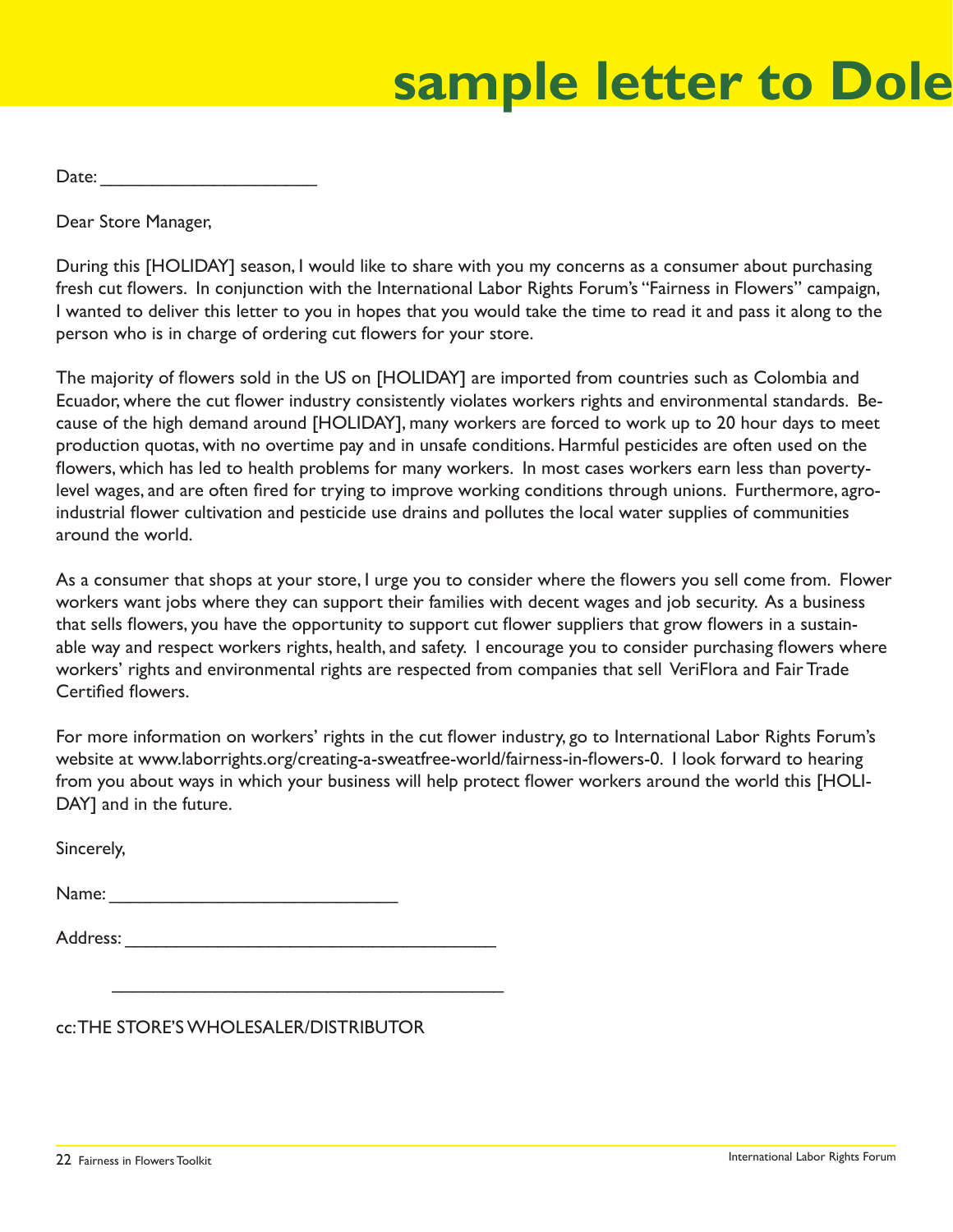### **dent action she student action sheet**

## **Dole Fresh Flowers: Worker Rights in the Cut Flower Industry**

Colombia and Ecuador produce most of the roses and carnations sold in the US. Common workers' rights violations in the cut flower industry include:

- Dangerous workplaces: Workers are exposed to toxic chemicals on a daily basis, often without sufficient protective equipment or training. As a result, workers suffer illnesses such as skin rashes, respiratory and eye problems, and miscarriages.
- Discrimination: Almost 60% of Colombian flower workers and over half of Ecuadorian flower workers are women. New workers are often submitted to illegal pregnancy tests, and employers frequently fire pregnant workers. Sexual harassment is a serious problem.
- Violations of the right to organize: Workers are prevented from organizing independent unions through tactics such as illegal firings, intimidation, threats to close plantations where workers are organizing, black-listing unionists, and the use of company-backed unions.

## **The Dole campaign**

In Colombia, the country's largest flower owner and exporter, U.S.-based Dole spent years fighting workers who were trying to form an independant union. Dole owns about 20 flower farms in Colombia, and has consistently used strategies to undermine its' workers. Dole has secretly announced plans that it will sell all of its flower operations in Colombia. Workers who recently signed collective bargaining agreements are worried about their future and Dole has told them nothing! Untraflores, Dole workers' independent union, thinks that any new owner can undermine the union by using a loophole in the law to fire unionized workers. US consumers can help by pressuring Dole to ensure that the union is preserved during the operations' sales.

## **What students can do...**

**1.** *Research to identify pressure points*

#### *At colleges and universities:*

- If flowers are sold on campus, talk to the florist to find out where the flowers are from. Try to find out the names of the Miami importers/distributors, and the name and country of the producing farms.
- Talk to Food Services to find out if the school has contracts with Dole for non-floral products, like bananas. If it is a public university, you can also send the school a Freedom of Information Act (FOIA) request asking for copies of bids and contracts that include key words like Dole, flowers, Dole Food Co., etc. Each public school has a person responsible for responding to such requests.
- While a company like Aramark or Sodexho may have the contract for food services, that company may buy fruits from Dole.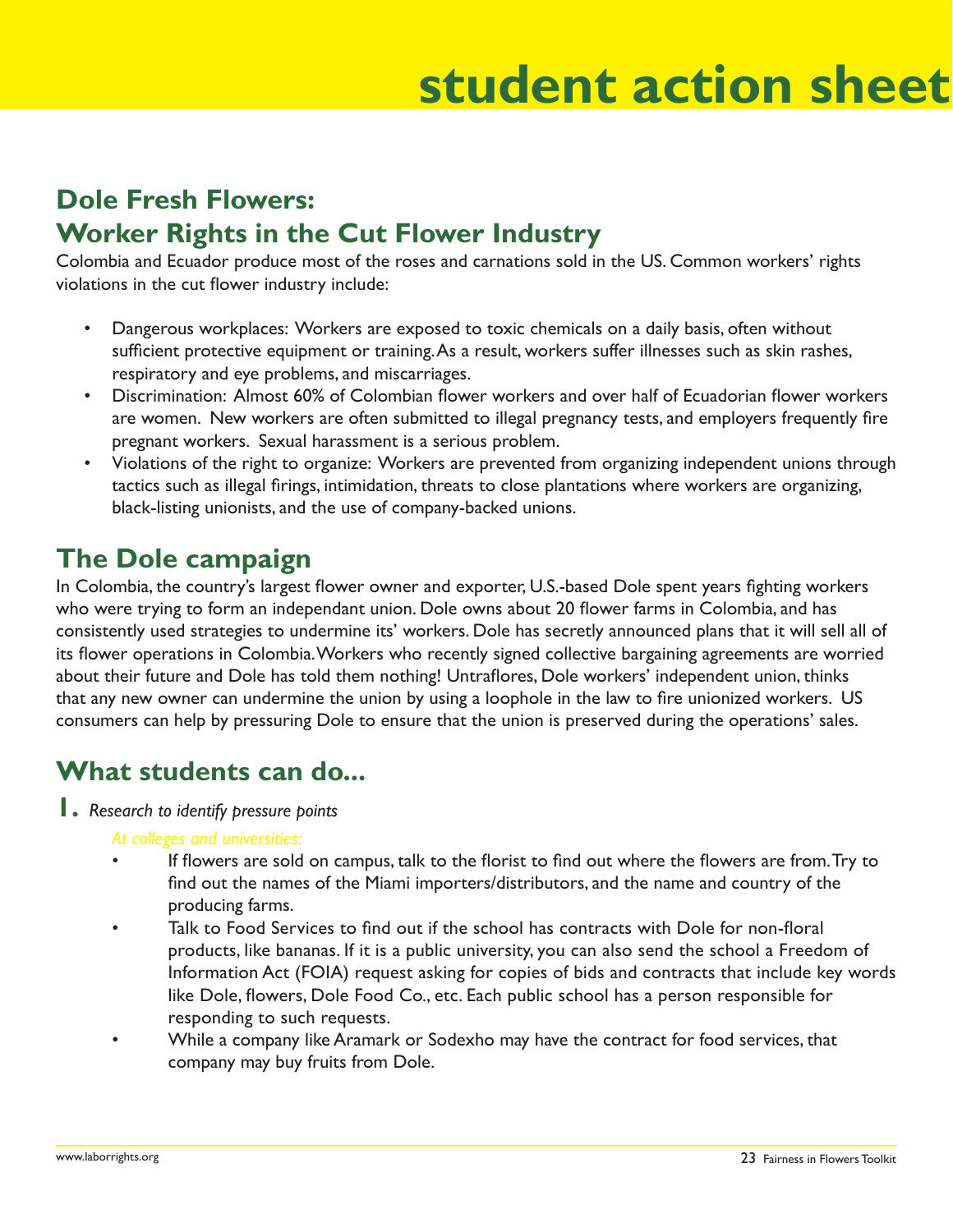### **resources:Student Action Sheet student action sheet**

#### **At K-12 schools and school districts:**

- Find out if the school has contracts with Dole for flowers, orange juice, bananas, etc.
- In February 2007, Dole placed vending machines (carrying fresh fruits and Fruit Bowls) in 15 schools in Arizona, Colorado, Kansas, and Texas. Dole plans to expand this pilot program soon.

 A longer-term campaign strategy, including decisions about secondary targets like public institutions and Wal-Mart and other retailers, can be developed once this information about flower supply chains and Dole connections is available for your school. *Note: The strategy of the campaign at this point does*  not include a boycott or efforts to actually severe contracts with Dole (and the flower workers are very clear *that they don't want people to stop purchasing Dole flowers).* 

#### **2.** Encourage florists to provide better alternatives

Pressure florists to contact their suppliers to express support for improved working conditions at producing farms and the need for flower growers to respect the basic rights of their workers.

#### **3.** *Build a coalition that includes student voices and others*

Identify specific issues at Dole flower farms that will be of concern to different constituencies, including women, Colombian students, etc.

#### **4.** *Plan actions when workers need extra support*

Dole Fresh Flowers is headquartered in Miami, and Dole Food Company is based in Westlake Village, California. Organize rallies in front of these offices to pressure Dole. Organize students to participate in urgent action letter-writing campaigns.

#### **5.** *Raise awareness about the issues*

• Organizations like ILRF, JWJ, and US/LEAP often bring flower workers to the US for speaking tours. Let these groups know you are interested in organizing an event at your school!

 • Write articles for your school newspaper, especially around key holidays like Valentine's Day and Mother's Day, when flower sales increase.



A worker in the field at a Colombian plantation.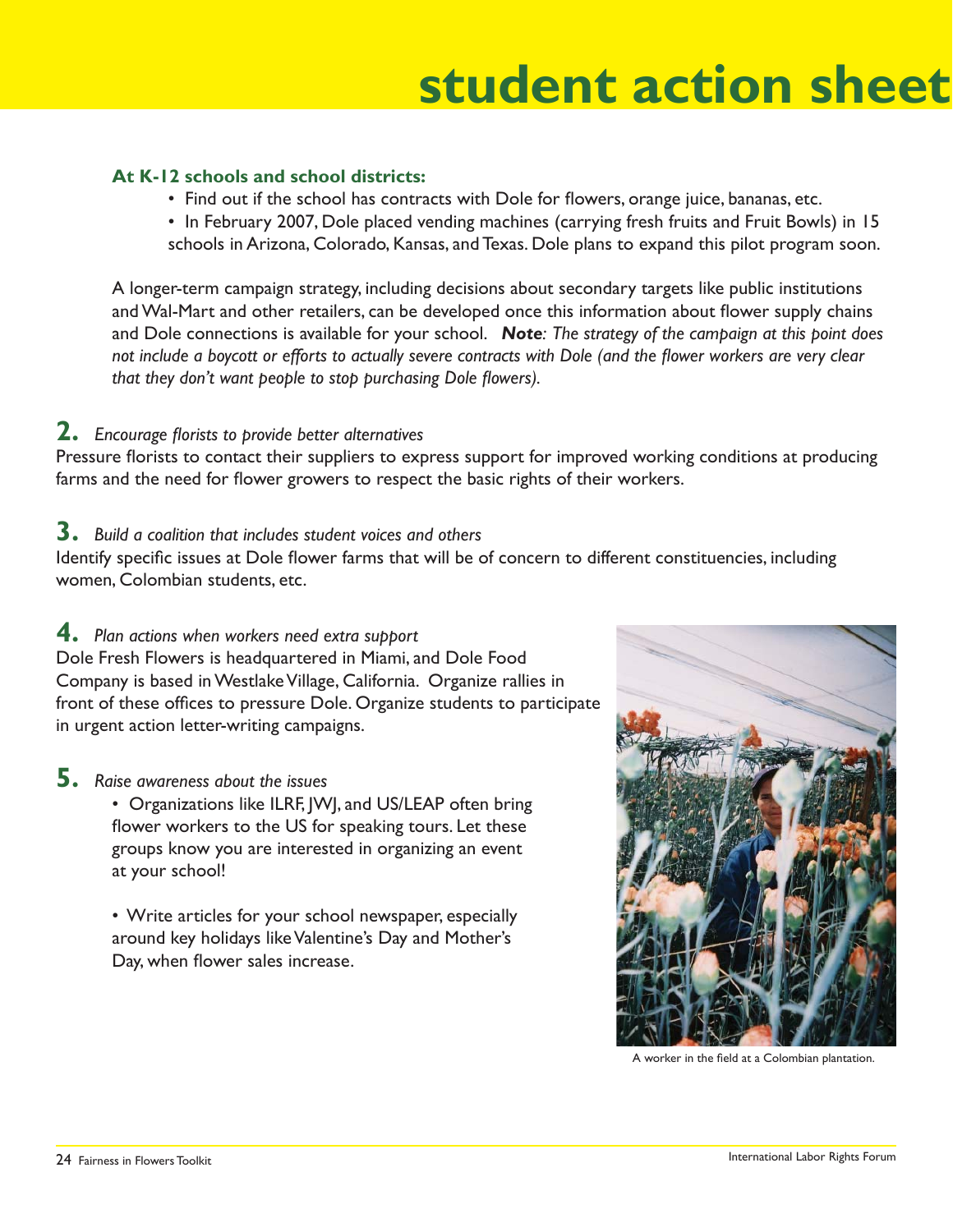### **resson plan lesson plan**



The **International Labor Rights Forum** appreciates your participation in the campaign to curb the cut flower industry's abuse of workers' health and rights. Below is a generative lesson plan for you to follow or to help you develop your own ideas to present this issue to your students. Also included is a list of websites that contain more information for you to use if you choose to add more data to fill more time or change the level. Thanks for spreading **Fairness in Flowers!**

Part of Lesson Plan designed by Jeffrey Imwold, 7th Grade Teacher Total time: 45 min Lesson Topic: Cut Flower Industry Grade: 6-12th

#### **Goals and Objectives**

**Purpose:** Students will be introduced to the labor conditions and use of pesticides in the cut flower industry

**Performance Objectives:** Students will use a short video to understand what goes into the production of flowers. Students will learn about where the flower industries' problems are more common. Students will think about why the situation is poor and about what they can do to change the situation.

#### **Vocabulary:**

(Science teachers could use the topics of pesticide and toxicity to tie the subject into their class; Social Studies, History, Government or Citizenship teachers could focus on the human and workers' rights aspects and maybe add child labor)

**Pesticide** - Substances intended to keep away, kill, or control any species designated a "pest" including weeds, insects, rodents, fungi (molds, rusts, and mildew), bacteria, or other organisms.

 **Human Rights** - The basic rights and freedoms, to which all humans are entitled, often held to include the right to life and liberty, freedom of thought and expression, and equality before the law.

 **Workers Rights** - These are established through ILO Conventions and national laws, and the most fundamental ones include the right to organize, the right to collective bargaining, the right to claim unfair dismissal, and the right to non-discrimination. There may be other rights, like the right to maternity leave, that are conditional on the employee having sufficient length of service to exercise them.

#### **Warm Up Questions:**

Ask students the following questions:

1. Where do you think your flowers come from? (Ans: Colombia or Ecuador)

2. Why do we get our flowers from so far away? (Potential answers: Other countries have a better climate for flowers, companies have lower environmental and labor standards so they don't spend as much money to treat their workers and the environmental well.)

3. What is a pesticide? (Answer: a type of chemical to keep away bugs)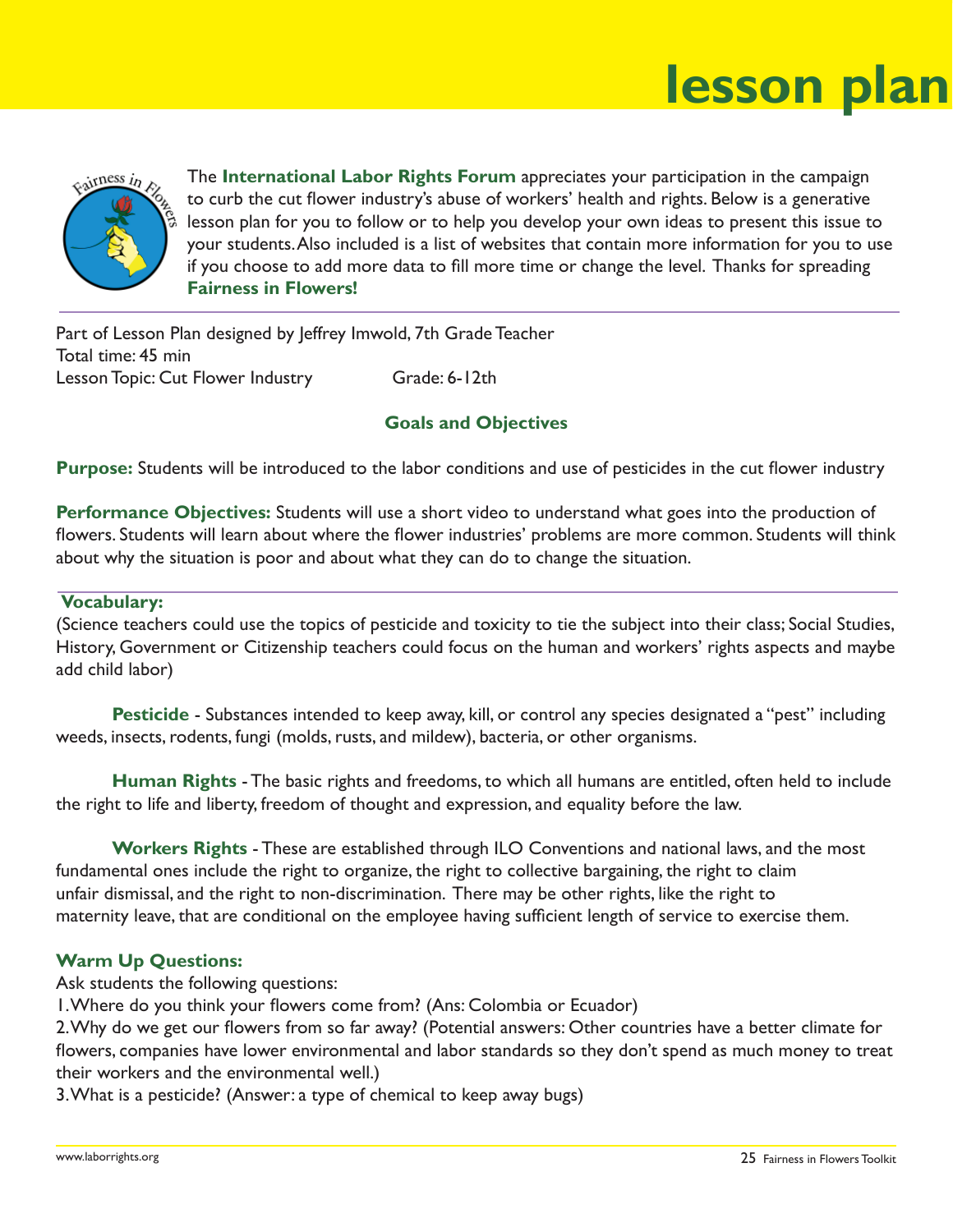### **resson plan lesson plan**

#### **Video:**

 Go to this You Tube Link for or search for "Poisened Flowers" on You Tube.

http://www.youtube.com/watch?v=H2hTTkr2KuQ&feature=related

This mini-documentary about the flower industry will give students a background on flower workers issues.

 $\mathcal{L}_\mathcal{L} = \mathcal{L}_\mathcal{L} = \mathcal{L}_\mathcal{L} = \mathcal{L}_\mathcal{L} = \mathcal{L}_\mathcal{L} = \mathcal{L}_\mathcal{L} = \mathcal{L}_\mathcal{L} = \mathcal{L}_\mathcal{L} = \mathcal{L}_\mathcal{L} = \mathcal{L}_\mathcal{L} = \mathcal{L}_\mathcal{L} = \mathcal{L}_\mathcal{L} = \mathcal{L}_\mathcal{L} = \mathcal{L}_\mathcal{L} = \mathcal{L}_\mathcal{L} = \mathcal{L}_\mathcal{L} = \mathcal{L}_\mathcal{L}$ \_\_\_\_\_\_\_\_\_\_\_\_\_\_\_\_\_\_\_\_\_\_\_\_\_\_\_\_\_\_\_\_\_\_\_\_\_\_\_\_\_\_\_\_\_\_\_\_\_\_\_\_\_\_\_\_\_\_\_\_\_\_\_\_\_\_\_\_\_\_\_\_\_\_\_\_\_\_\_\_\_

\_\_\_\_\_\_\_\_\_\_\_\_\_\_\_\_\_\_\_\_\_\_\_\_\_\_\_\_\_\_\_\_\_\_\_\_\_\_\_\_\_\_\_\_\_\_\_\_\_\_\_\_\_\_\_\_\_\_\_\_\_\_\_\_\_\_\_\_\_\_\_\_\_\_\_\_\_\_\_\_

Students will answer the following questions while you watch the video:

- 1. What surrounds most flower farms?
- a. Why would they choose to surround the farm with this?
- 2. What happens to all of the water around the farm?
- a. How might this affect the environment?
- 3. How much pesticide is sprayed on the flowers?
- a. What kind of protection do the workers on the farms get for the pesticides?
- b. Explain the effects that this has on the workers.

 $\mathcal{L}_\text{G}$  , and the set of the set of the set of the set of the set of the set of the set of the set of the set of the set of the set of the set of the set of the set of the set of the set of the set of the set of the c. Why can't Carlos get the insurance money for his sickness?

#### **Closing Questions:**

1. Why is it important to think about the workers who produce your flowers and other products?

(Guide students towards the concepts of human rights and worker rights)

 $\mathcal{L}_\text{max}$  , and the contribution of the contribution of the contribution of the contribution of the contribution of the contribution of the contribution of the contribution of the contribution of the contribution of t

2. What can we do as consumers, people who buy flowers, to help flower workers?

Give students extra credit to write a letter to their supermarket or florist (see sample).

#### **References**

http://www.laborrights.org/projects/women/Flower\_Paper\_0903/flower\_paper\_conclusion.htm

http://www.laborrights.org/projects/women/Flower\_Paper\_0903/fl ower\_paper\_countries.htm

http://news.bbc.co.uk/2/hi/science/nature/3498594.stm

http://www.usleap.org/About%20Us/aboutustemp.html

 http://www.johnson.cornell.edu/internationaleducation/politics/cases/Environment%20and%20Labor%20in%20the%20Colombian%20 Flower%20Industry.doc

http://www.panna.org/resources/panups/panup\_20020612.dv.html

http://www.cesr.org/low/book/print/209?PHPSESSID=16bfadfb43cc3aff8ccd4250218ec7e1&PHPSESSID=16bfadfb4

http://www.everywoman.co.uk/law/article.asp?id=1309&switch=true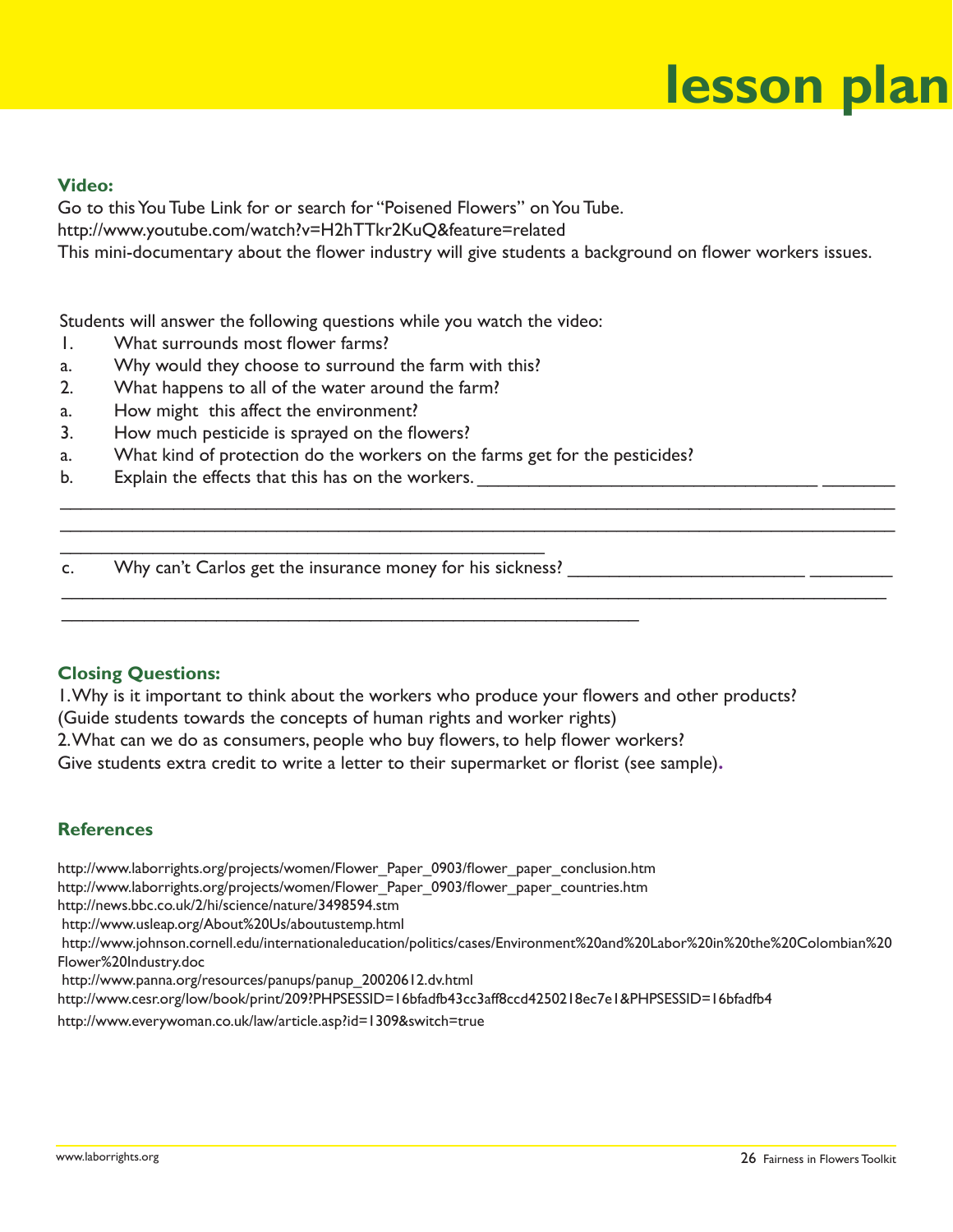### **not end notes**

<sup>i</sup> ILRF and USLEAP, "A Valentine's Day Report: Worker Justice and Basic Rights on Flower Plantations in Ecuador and Colombia," 2007, 10 February 2008 <http://www.laborrights.org/files/FlowerWhitePaper021207.pdf>.

ii Amy Stewart, "Budding Movement," Plenty Magazine, February/March 2008: 72-77.

iii International Labor Organization, "The World Cut Flower Industry: Trends and Prospects," SECTOR Publications, 28 September 2000, 10 February 2008 <http://www.ilo.org/public/english/dialogue/sector/papers/ ctflower/index.htm>.

<sup>iv</sup> US Labor Education in the Americas Project, "Flower Workers and Economic Justice," 2007, 15 February 2008 <www.usleap.org>.

v Cooperación Cactus. <www.cactus.org.co>.

vi International Labor Rights Forum, "Sexual Harassment in the Workplace: The Cut Flower Industry." 10 February 2008 <http://laborrights.org/files/Ecuador.pdf>.

vii International Labor Rights Forum and US Labor Education in the Americas Project, "A Valentine's Day Report," 2007.

viii International Labor Rights Forum, "Sexual Harassment in the Workplace: The Cut Flower Industry."

<sup>ix</sup> Child Labor Ecuador Flowers. file at ILRF.

x Corporación Cactus. "A Celebration in the Name of Dignity," International Labor Rights Forum, Press Release, 11 February 2007, 25 February 2008 <http://www.laborrights.org/creating-a-sweatfree-world/fairnessin-flowers/1114>.

<sup>xi</sup> Society of American Florists. "Holiday Statistics," 2007, 25 February 2008 <http://www.aboutflowers.com/ press\_b3b.html>.

xii Media Newswire Press Release Distribution, "DHL's Operations are in Full Bloom this Valentine's Day," 20 February 2008 <http://media-newswire.com/release\_1060936.html>.

- xiii US Labor Education in the Americas Project, "Flower Workers and Economic Justice."
- xiv US Labor Education in the Americas Project, "Flower Workers and Economic Justice."
- xv Corporación Cactus, "International Day of Flower Workers," International Labor Rights Forum, 22 January 2008, 23 January 2008 <http://www.laborrights.org/creating-a-sweatfree-world/fairness-in-flowers/1035>.

xvi Corporación Cactus, "International Day of Flower Workers."

xvii Victoria International Development Education Association, "Deceptive Beauty: A Look at the Global Flower Industry," Global Citizens for a Global Era, 1 no. 5. (May 2002) <http://www.videa.ca/resources/deceptive\_ beauty ch1.pdf> Accessed 12 February 2008.

xviii Victoria International Development Education Association, "Deceptive Beauty."

xix Pesticide Action Network North America, "Action Alert: Workers Poisoned in Colombia," 11 December 2003, 21February 2008 <http://www.panna.org/legacy/panups/panup\_20031211.dv.html>.

xx Victoria International Development Education Association, "Deceptive Beauty."

xxi Victoria International Development Education Association, "Deceptive Beauty."

xxii Pesticide Action Network North America, "Action Alert: Workers Poisoned in Colombia."

xxiii ILRF in cooperation with Norma Mena and Silvia Proaño, "Sexual Harassment in the Workplace: The Cut Flower Industry," 2005.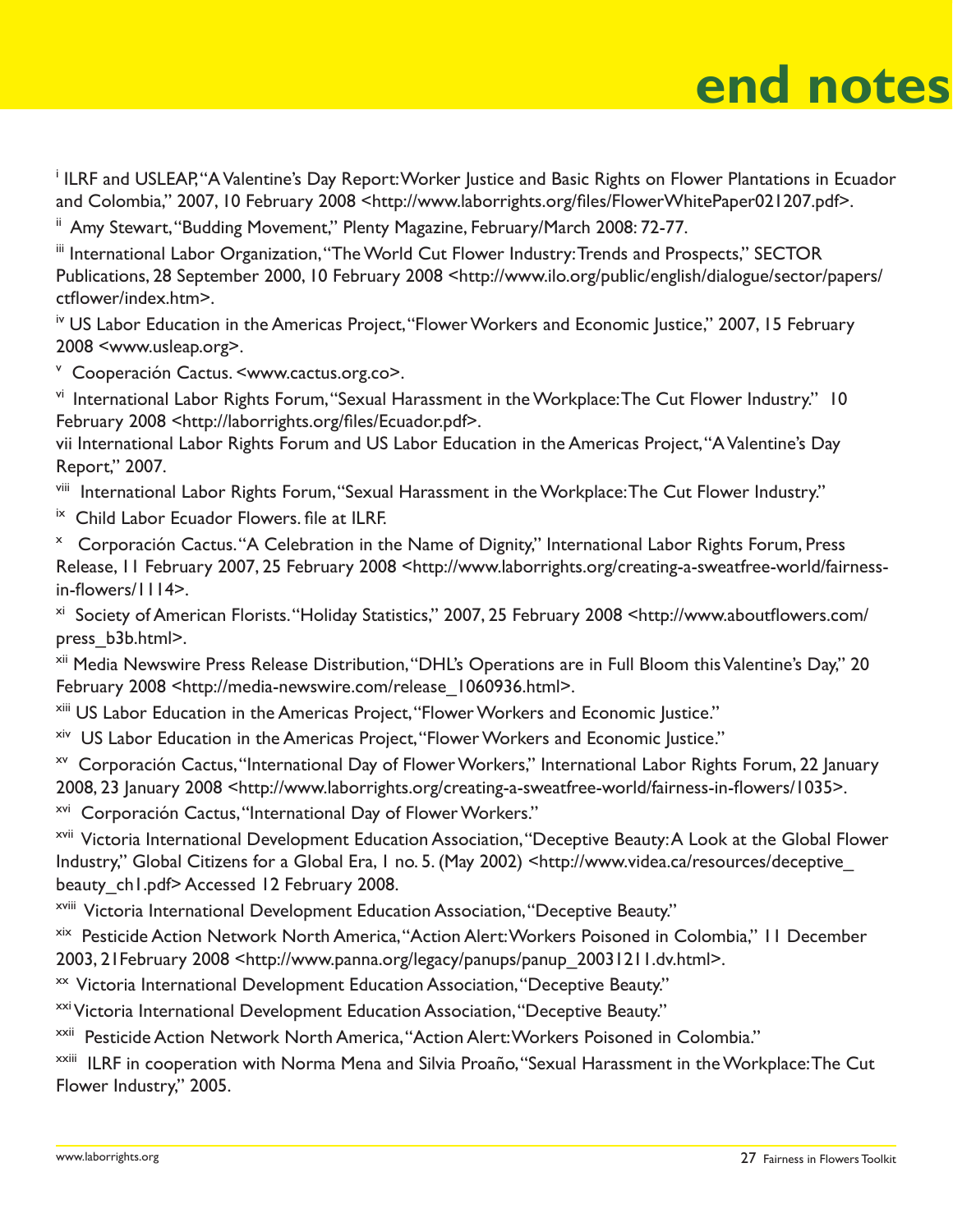## **end notes**

xxiv Fog, Lisbeth, "Las flores y la desmaterialización," I l April 2007, 25 February 2008, <http://www.universia. net.co/galeria-de-cientificos/agronomia-veterinaria-y-afines/alejandro-boada-ortiz.html>.

xxv Food and Water Watch and the Council of Canadians, "Lake Naivasha: Withering under the assault of international flower vendors," January 2008.

xxvi Isaacs, Alexandra. "Percepciones de los operarios de cultivos de flores que habitan la vereda de pueblo viejo, municipio de Sopó, acerca de las categorias de salud-enfermedad y alimentación." Bogotá, University of the Andes, 24 Janurary 2008.

<sup>xxvii</sup> Food and Water Watch, "Lake Naivasha: Withering under the assault of international flower vendors."

xxviii Carbonfund.org flight calculator.

xxix Victoria International Development Education Association, "Deceptive Beauty: A look at the global flower industry." 2002. Vol.1 Is. 5. <http://www.videa.ca/index.php?pageid=24&productid=1>.

<sup>xxx</sup> Victoria International Development Education Asociation. "Deceptive Beauty: A look at the global flower industry." 2002. Vol.1 Is. 5. <http://www.videa.ca/index.php?pageid=24&productid=1>.

 $x^{\text{xxi}}$  International Labor Organization, "Ratifications of the Fundamental Human Rights Conventions by Country," 2006. <http://www.ilo.org/ilolex/english/docs/declworld.htm>.

xxxii U.S./Labor Education in the Americas Project and the International Labor Rights Forum. (13 February 2007). A Valentine's Day Report: Worker Justice and Basic Rights on Flower Plantations in Ecuador and Colombia.

xxxiii Ryerson, Charity. Conversation with USLEAP. February 20, 2008.

xxxiv Paulette Tobin, "Valentine's Day: This Bud's for You," <http://www.grandforksherald.com/articles/index.cf m?id=67153&section=news&freebie\_check&CFID=5424626&CFTOKEN=47244424&jsessionid=8830a1e7b4 c860443317>.

xxxv Carbonfund.org flight calculator.

<sup>xxxvi</sup> Amy Stewart, Flower Confidential: The Good the Bad and the Beautiful in the Business of Flowers, (New York: Algonquin Books of Chapel Hill, 2007) 177+.

xxxvii Amy Stewart, Flower Confidential.

xxxviii Amy Stewart, Flower Confidential.

xxxix Amy Stewart, Flower Confidential.

<sup>xl</sup> International Labor Organization, "The World Cut Flower Industry: Trends and Prospects."

xli Francesca Lyman, "Connect the Dots: Where did those roses come from?" <http://green.msn.com/galleries/ photos/photos.aspx?gid=171>.

xlii Amy Stewart, Flower Confidential.

xliii Dole Corporate Profile, ILRF file.

xliv Flower Campaign Timeline, ILRF file.

x<sup>lv</sup> Tom, Casey, "Extension of the Andean Trade Preference Act," US Department of State, 29 February 2008, 5 March 2008 <http://www.state.gov/r/pa/prs/ps/2008/feb/101477.htm>.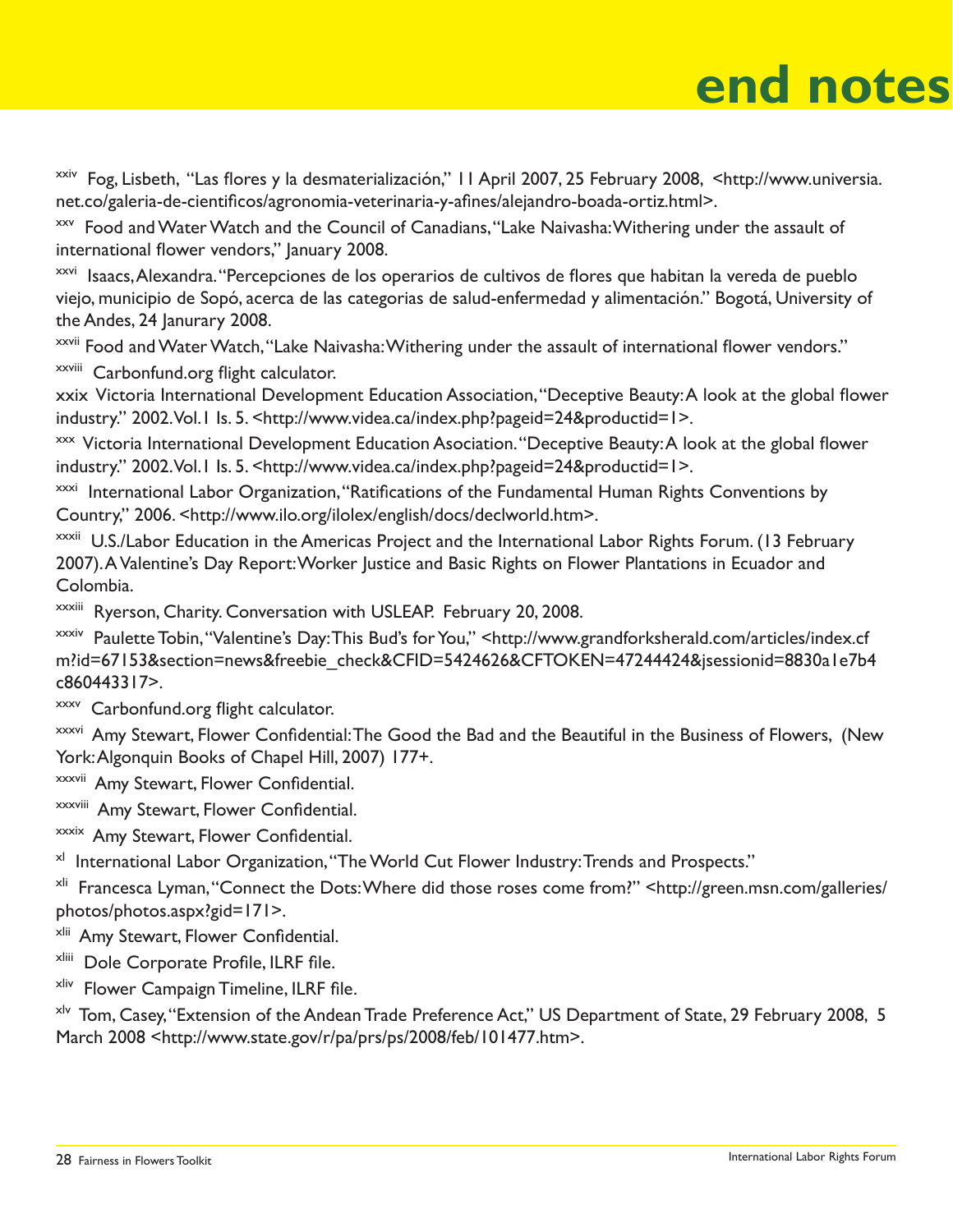### **not end notes**

Photo Credits: pgs. 3, 5, 8, 12, 14, 23, 30: ILRF pg. 4: Elvis Santana, courtesy of sxc.hu

Research and text: Clarissa Pintado and Nora Ferm Layout and graphics: Hanh Nguyen



A flower worker visits a Wal-Mart in the United States, where flowers from Ecuador and Colombia are sold.